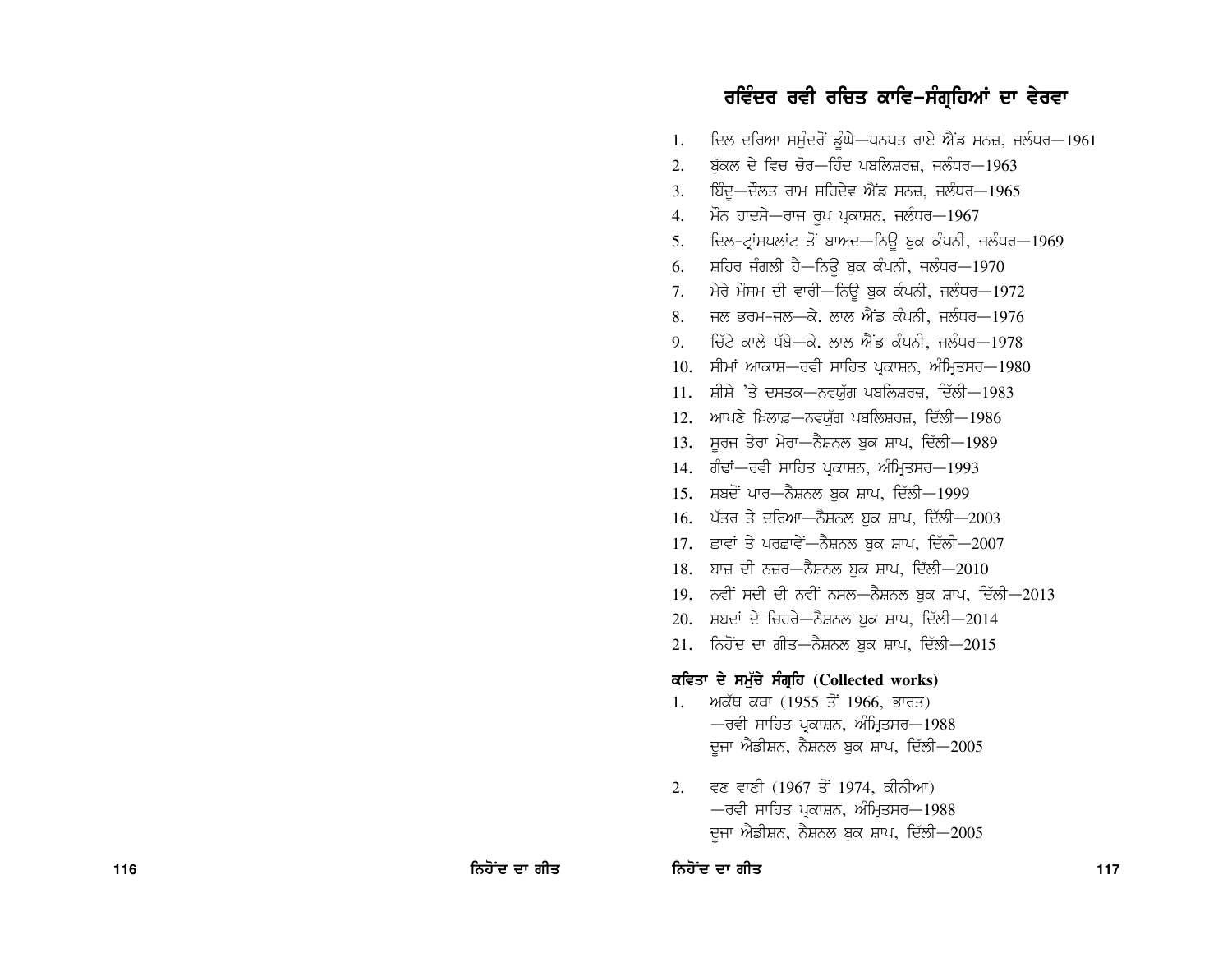- 3. ਪਿਆਸਾ ਬੱਦਲ (1974 ਤੋਂ 1986 ਕੈਨੇਡਾ)  $-$ ਰਵੀ ਸਾਹਿਤ ਪੁਕਾਸ਼ਨ, ਅੰਮ੍ਰਿਤਸਰ $-1990$ ਦਜਾ ਐਡੀਸ਼ਨ, ਨੈਸ਼ਨਲ ਬਕ ਸ਼ਾਪ, ਦਿੱਲੀ $-2005$
- 4. ਸ਼ਬਦ ਸਾਗਰ (1986 ਤੋਂ 2003 ਕੈਨੇਡਾ) —ਨੈਸ਼ਨਲ ਬਕ ਸ਼ਾਪ, ਦਿੱਲੀ—2004
- 5. ਪਿੰਡ ਬੁਹਮੰਡ (2003 ਤੋਂ 2014 ਕੈਨੇਡਾ)  $-$ ਨੈਸ਼ਨਲ ਬਕ ਸ਼ਾਪ, ਦਿੱਲੀ $-2015$

#### ਅੰਗਰੇਜ਼ੀ ਵਿਜ

Restless Soul—Indo-Candian Publishers, Surrey, B.C. Canada-1978 Second Edition—National Book Shop, Delhi-2008

#### ਹਿੰਦੀ ਵਿਚ

1. ਸੂਰਯ ਕਾ ਤਕੀਆ—ਪ੍ਰਤੀਕ ਪਬਲੀਕੇਸ਼ਨਜ਼, ਲੁਧਿਆਣਾ—1998 ਦਜਾ ਐਡੀਸ਼ਨ—ਨੈਸ਼ਨਲ ਬਕ ਸ਼ਾਪ, ਦਿੱਲੀ—2009

#### ਪਾਕਿਸਤਾਨ ਵਿਚ

- 1. ਗੰਢਾਂ (ਗਰਮਖੀ ਤੇ ਸ਼ਾਹਮਖੀ ਲਿੱਪੀ ਵਿਚ) —ਅਦਾਰਾ ਪੰਜਾਬੀ ਜ਼ਬਾਨ ਤੇ ਸਕਾਫ਼ਤ. ਬਿਲਾਲ ਗੰਜ. ਲਾਹੌਰ—1999
- 2. ਸ਼ਬਦੋਂ ਪਾਰ (ਗਰਮਖੀ ਤੇ ਸ਼ਾਹਮਖੀ ਲਿੱਪੀ ਵਿਚ)  $-$ ਅਦਾਰਾ ਪੰਜਾਬੀ ਜ਼ਬਾਨ ਤੇ ਸਕਾਫ਼ਤ, ਬਿਲਾਲ ਗੰਜ, ਲਾਹੌਰ $-1999$
- 3. ਹੀਰਿਆਂ ਦਾ ਚੋਗ—ਚੋਣਵੀਂ ਕਵਿਤਾ ਦਾ ਸੰਗੁਹਿ—1974-1989—(ਸ਼ਾਹਮਖੀ ਲਿੱਪੀ ਵਿਜ)  $-$ ਅਦਾਰਾ ਪੰਜਾਬੀ ਜ਼ਬਾਨ ਤੇ ਸਕਾਫ਼ਤ, ਬਿਲਾਲ ਗੰਜ, ਲਾਹੌਰ $-2002$
- 4. ਪੱਤਰ ਤੇ ਦਰਿਆ (ਸ਼ਾਹਮਖੀ ਲਿੱਪੀ ਵਿਚ)  $-$ ਅਦਾਰਾ ਪੰਜਾਬੀ ਜ਼ਬਾਨ ਤੇ ਸਕਾਫ਼ਤ, ਬਿਲਾਲ ਗੰਜ, ਲਾਹੌਰ $-2005$

## **ਰਵਿੰਦਰ ਰਵੀ ਰਚਿਤ ਕਾਵਿ–ਨਾਟਕਾਂ ਦਾ ਵੇਰਵਾ**

- $1.$  "ਬੀਮਾਰ ਸਦੀ "—ਮਹਿੰਦਰ ਪਾਲ ਪਬਲਿਸ਼ਰਜ਼, ਜਲੰਧਰ—1974
- 2. "ਦਰ ਦੀਵਾਰਾਂ"—ਰਵੀ ਸਾਹਿਤ ਪ੍ਰਕਾਸ਼ਨ, ਅੰਮ੍ਰਿਤਸਰ—1981
- 3. "ਅੱਧੀ ਰਾਤ ਦੁਪਹਿਰ"—ਨਵਯੁੱਗ ਪਬਲਿਸ਼ਰਜ਼, ਦਿੱਲੀ $-1983$
- 4. "ਚੌਕ ਨਾਟਕ"—ਨਵਯੁੱਗ ਪਬਲਿਸ਼ਰਜ਼, ਦਿੱਲੀ-1984  $(\overline{v}$ ਜਾ ਐਡੀਸ਼ਨ)—ਚੇਤਨਾ ਪ੍ਰਕਾਸ਼ਨ, ਲੁਧਿਆਣਾ—2002
- 5.  $\degree$ ਰਹ ਪੰਜਾਬ ਦੀ "—ਦੀਪਕ ਪਬਲਿਸ਼ਰਜ਼, ਜਲੰਧਰ—1984  $(\overline{e}$ ਜਾ ਐਡੀਸ਼ਨ)—ਚੇਤਨਾ ਪ੍ਰਕਾਸ਼ਨ, ਲਧਿਆਣਾ—2002
- $6.$  "ਸਿਫ਼ਰ ਨਾਟਕ $"$ —ਰਵੀ ਸਹਿਤ ਪ੍ਰਕਾਸ਼ਨ, ਅੰਮ੍ਰਿਤਸਰ $-1987$  $(\overline{v}$ ਦਜਾ ਐਡੀਸ਼ਨ)—ਚੇਤਨਾ ਪ੍ਰਕਾਸ਼ਨ, ਲਧਿਆਣਾ—2002
- 7. "ਤਿੰਨ ਨਾਟਕ"—ਨੈਸ਼ਨਲ ਬਕ ਸ਼ਾਪ, ਦਿੱਲੀ—1990  $(\overline{e}$ ਜਾ ਐਡੀਸ਼ਨ)—ਚੇਤਨਾ ਪ੍ਰਕਾਸ਼ਨ, ਲੁਧਿਆਣਾ—2002
- 8. "ਮਨ ਦੇ ਹਾਣੀ"—ਨੈਸ਼ਨਲ ਬੁਕ ਸ਼ਾਪ, ਦਿੱਲੀ—2005
- 9. "ਮਖੌਟੇ ਤੇ ਹਾਦਸੇ"—ਨੈਸ਼ਨਲ ਬਕ ਸ਼ਾਪ, ਦਿੱਲੀ—2009
- $10.$  "ਚੱਕ੍ਰਵਯੁਹ ਤੇ ਪਿਰਾਮਿਡ"—ਨੈਸ਼ਨਲ ਬੁਕ ਸ਼ਾਪ, ਦਿੱਲੀ-2010

#### **ਬੀਮਕੀ ਤਿੱਕੜੀ** (Thematic Trilogy)

1. "ਸੂਰਜ ਨਾਟਕ" (ਬੀਮਾਰ ਸਦੀ, ਦਰ ਦੀਵਾਰਾਂ ਤੇ ਅੱਧੀ ਰਾਤ ਦੁਪਹਿਰ)  $-$ ਨਵਯੱਗ ਪਬਲਿਸ਼ਰਜ਼, ਦਿੱਲੀ $-1985$  $(\overline{y}$ ਜਾ ਐਡੀਸ਼ਨ)—ਚੇਤਨਾ ਪ੍ਰਕਾਸ਼ਨ, ਲੁਧਿਆਣਾ—2002 ਚੋਣਵਾਂ ਨਾਟਕ : ਦੋ ਨਾਟਕ ਤੇ ਰੰਗਮੰਚ —ਨੈਸ਼ਨਲ ਬਕ ਸ਼ਾਪ, ਦਿੱਲੀ—2014

#### ਕਾਵਿ–ਨਾਟਕਾਂ ਦੇ ਸਮੁੱਚੇ ਸੰਗ੍ਰਹਿ

- 1. "ਮੰਚ ਨਾਟਕ" (1974-90)—ਰਵੀ ਸਾਹਿਤ ਪ੍ਰਕਾਸ਼ਨ, ਅੰਮ੍ਰਿਤਸਰ—1993
- 2. "ਮੇਰੇ ਕਾਵਿ-ਨਾਟਕ-1" : ਸੈਂਚੀ ਪਹਿਲੀ (1974-1983)  $-$ ਨੈਸ਼ਨਲ ਬਕ ਸ਼ਾਪ, ਦਿੱਲੀ $-2007$
- 3. "ਮੇਰੇ ਕਾਵਿ-ਨਾਟਕ-2" : ਸੈਂਚੀ ਦੂਜੀ (1984-1987)  $-$ ਨੈਸ਼ਨਲ ਬੁਕ ਸ਼ਾਪ, ਦਿੱਲੀ $-2007$
- 4. "ਮੇਰੇ ਕਾਵਿ-ਨਾਟਕ-3" : ਸੈਂਚੀ ਤੀਜੀ (1990-2005)  $-$ ਨੈਸ਼ਨਲ ਬੁਕ ਸ਼ਾਪ, ਦਿੱਲੀ $-2007$
- 5. ''ਮੇਰੇ ਕਾਵਿ-ਨਾਟਕ-4'' : ਸੈਂਚੀ ਚੌਥੀ (2008-2010)  $-$ ਨੈਸ਼ਨਲ ਬਕ ਸ਼ਾਪ, ਦਿੱਲੀ $-2013$

#### ਪਾਕਿਸਤਾਨ ਵਿਚ ਸ਼ਾਹਮੁਖੀ ਲਿੱਪੀ ਵਿਚ ਕਾਵਿ-ਨਾਟਕਾਂ ਦਾ ਸਮੁੱਚਾ ਸੰਗ੍ਰਹਿ :

1. "ਮੰਚ ਨਾਟਕ" (1974-1990)—ਅਦਾਰਾ ਪੰਜਾਬੀ ਜ਼ਬਾਨ ਤੇ ਸ਼ਕਾਫ਼ਤ, ਲਾਹੌਰ, 2001

#### ਪਾਕਿਸਤਾਨ ਵਿਚ ਸ਼ਾਹਮੁਖੀ ਲਿੱਪੀ ਵਿਚ ਕਾਵਿ-ਨਾਟਕ

 $1.$  "ਮਨ ਦੇ ਹਾਣੀ''—ਅਦਾਰਾ ਪੰਜਾਬੀ ਜ਼ਬਾਨ ਤੇ ਸ਼ਕਾਫ਼ਤ, ਲਾਹੌਰ, 2005

#### 118 ਕਿਹੋਂਦ ਦਾ ਗੀਤ ਕਰਨਿਹੋਂਦ ਦਾ ਗੀਤ ਕਰਨਿਹੋਂਦ ਦਾ ਗੀਤ ਕਰਨਿਹੋਂਦ ਦਾ ਗੀਤ ਕਰਨਿਹੋਂਦ ਦਾ ਗੀਤ ਕਰਨਿਹੋਂਦ ਦਾ ਗੀਤ ਕਰਨਿਹੋਂਦ ਦਾ ਗ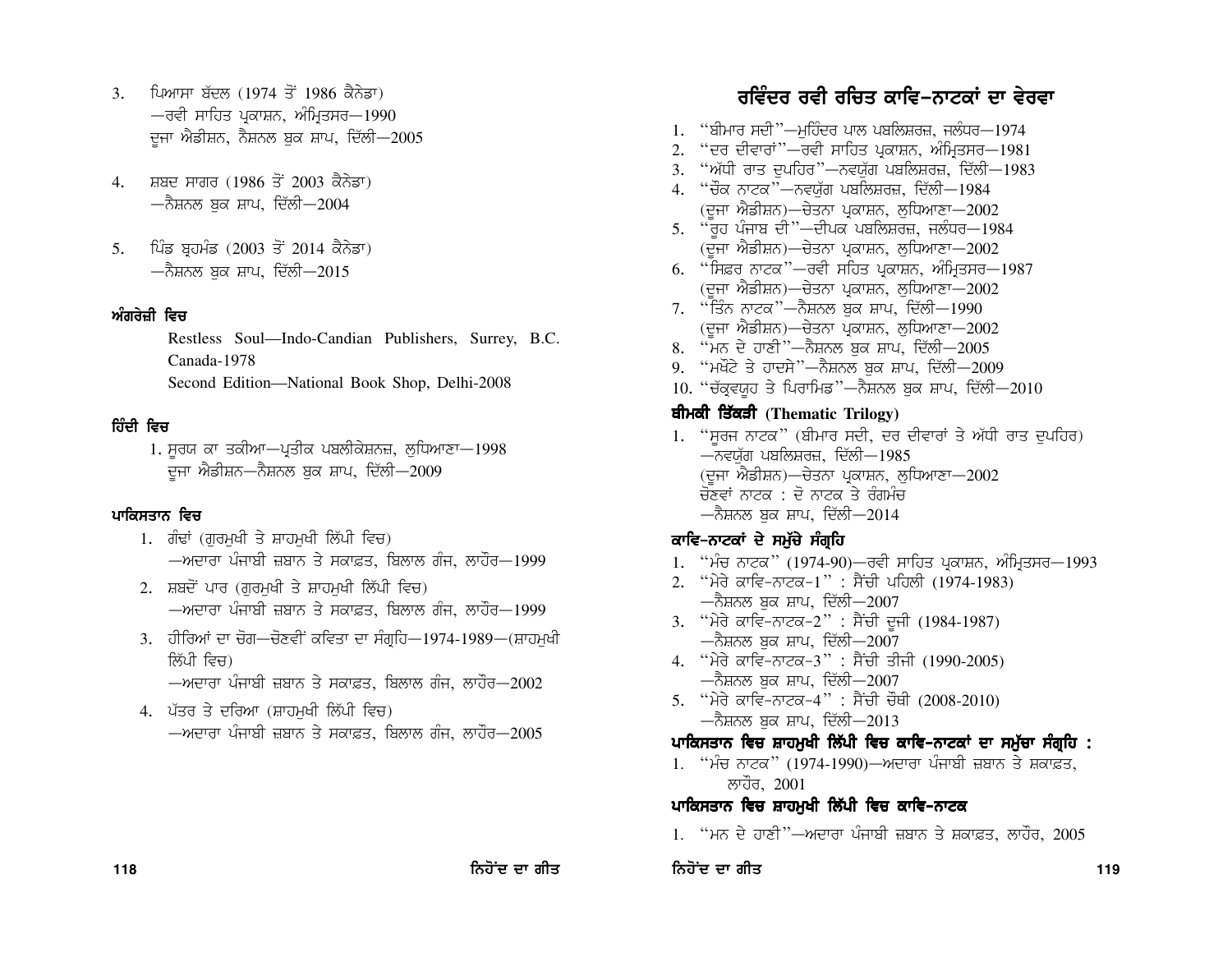#### \* ਰਵਿੰਦਰ ਰਵੀ ਰਚਿਤ ਕਹਾਣੀ–ਸੰਗ੍ਰਹਿਆਂ ਦਾ ਵੇਰਵਾ

|     | ਕਹਾਣੀ–ਸੰਗ੍ਰਹਿ                 | ਪ੍ਰਕਾਸ਼ਕ                                                                                               | ਪੰਨੇ          |
|-----|-------------------------------|--------------------------------------------------------------------------------------------------------|---------------|
| 1.  | ਚਰਾਵੀ                         | ਦੌਲਤ ਰਾਮ ਸਹਿਦੇਵ ਐਂਡ ਸਨਜ਼, ਜਲੰਧਰ<br>ਤਿੰਨ ਰਪਏ—1963                                                       | 115           |
|     | 2. ਜਰਮ ਦੇ ਪਾਤਰ                | ਦੂਜਾ ਐਡੀਸ਼ਨ—ਲੋਕਗੀਤ ਪ੍ਰਕਾਸ਼ਨ, ਚੰਡੀਗੜ੍ਹ, 2009<br>ਨਿਊ ਬੂਕ ਕੰਪਨੀ, ਜਲੰਧਰ<br>ਪੰਜ ਰਪਏ-1968                    | 155           |
| 3.  | ਸ਼ਹਿਰ ਵਿਚ ਜੰਗਲ                | ਦੂਜਾ ਐਡੀਸ਼ਨ—ਲੋਕਗੀਤ ਪ੍ਰਕਾਸ਼ਨ, ਚੰਡੀਗੜ੍ਹ, 2009<br>ਰਾਜ ਰੂਪ ਪ੍ਰਕਾਸ਼ਨ, ਜਲੰਧਰ<br>ਪੰਜ ਰਪਏ-1969                 | 120           |
|     | 4. ਕੋਨ ਪ੍ਰਤੀਕੋਨ               | ਦੂਜਾ ਐਡੀਸ਼ਨ—ਲੋਕਗੀਤ ਪ੍ਰਕਾਸ਼ਨ, ਚੰਡੀਗੜ੍ਹ, 2009<br>ਹਜ਼ੁਰੀਆ ਪਬਲਿਸ਼ਿੰਗ ਕੰਪਨੀ, ਜਲੰਧਰ<br>$5.75$ ਰੁਪਏ $-1971$   | 83            |
|     | 5. ਮੈਲੀ ਪੁਸਤਕ                 | ਦੂਜਾ ਐਡੀਸ਼ਨ—ਲੋਕਗੀਤ ਪ੍ਰਕਾਸ਼ਨ, ਚੰਡੀਗੜ੍ਹ, 2009<br>ਮੁਹਿੰਦਰਪਾਲ ਪਬਲਿਸ਼ਿੰਗ, ਜਲੰਧਰ<br>ਅੱਠ ਰਪਏ-1973             | 96            |
| 6.  | ਜਿੱਥੇ ਦੀਵਾਰਾਂ ਨਹੀਂ            | ਦੂਜਾ ਐਡੀਸ਼ਨ—ਲੋਕਗੀਤ ਪ੍ਰਕਾਸ਼ਨ, ਚੰਡੀਗੜ੍ਹ, 2009<br>ਕੇ. ਲਾਲ. ਐਂਡ ਕੰਪਨੀ, ਜਲੰਧਰ<br>ਵੀਹ ਰਪਏ-1978               | 139           |
|     | 7. ਕੰਪਿਉਟਰ ਕਲਚਰ               | ਦੂਜਾ ਐਡੀਸ਼ਨ—ਲੋਕਗੀਤ ਪ੍ਰਕਾਸ਼ਨ, ਚੰਡੀਗੜ੍ਹ, 2009<br>ਨਵਯਗ ਪਬਲਿਸ਼ਰਜ਼,ਦਿੱਲੀ-6<br>ਪੈਂਤੀ ਰੁਪਏ-1985               | 128           |
|     | 8. ਆਪਣੇ ਆਪਣੇ ਟਾਪੂ             | ਦੂਜਾ ਐਡੀਸ਼ਨ—ਲੋਕਗੀਤ ਪ੍ਰਕਾਸ਼ਨ, ਚੰਡੀਗੜ੍ਹ, 2009<br>ਨੈਸ਼ਨਲ ਬੁਕ ਸ਼ਾਪ, ਦਿੱਲੀ <i>-</i> 6<br>ਸੱਠ ਰੁਪਏ-1969      | 120           |
| 9.  | ਗੋਰੀਆਂ ਸ਼ਹੀਦੀਆਂ               | ਦੂਜਾ ਐਡੀਸ਼ਨ—ਲੋਕਗੀਤ ਪ੍ਰਕਾਸ਼ਨ, ਚੰਡੀਗੜ੍ਹ, 2009<br>ਨੈਸ਼ਨਲ ਬੁਕ ਸ਼ਾਪ, ਦਿੱਲੀ <i>-</i> 6<br>$225$ ਰੁਪਏ $-2010$ | 160           |
|     |                               | ਸਮੁੱਚੇ ਕਹਾਣੀ–ਸੰਗ੍ਰਹਿ                                                                                   |               |
| 1.  | ਅਘਰਵਾਸੀ<br>$(1955 - 1983)$    | ਨਵਯੁਗ ਪਲਲਿਸ਼ਰਜ਼, ਦਿੱਲੀ-6<br>ਅੱਸੀ ਰੁਪਏ—1984                                                             | 436           |
| 2.  | ਮੇਰੀ ਕਹਾਣੀ<br>$(1955 - 2005)$ | ਨੈਸ਼ਨਲ ਬੁਕ ਸ਼ਾਪ, ਦਿੱਲੀ-6<br>$495$ ਰੁਪਏ $-2006$                                                         | 648           |
| 120 |                               |                                                                                                        | ਨਿਹੋਂਦ ਦਾ ਗੀਤ |

#### ਚੋਣਵੇਂ ਕਹਾਣੀ–ਸੰਗ੍ਰਹਿ

|                  | 1. ਸਮੇਂ ਦੇ ਨਾਲ ਨਾਲ   | ਨੈਸ਼ਨਲ ਬੁਕ ਸ਼ਾਪ, ਦਿੱਲੀ-6                       | 322 |
|------------------|----------------------|------------------------------------------------|-----|
|                  | $(1955 - 1989)$      | $140$ ਰਪਏ $-1989$                              |     |
|                  | 2. ਖੰਭਾਂ ਵਾਲੇ ਪਿੰਜਰੇ | ਚੇਤਨਾ ਪ੍ਰਕਾਸ਼ਨ ਪੰਜਾਬੀ ਭਵਨ, ਲੁਧਿਆਣਾ             | 376 |
|                  | $(1955 - 2000)$      | $325$ ਰੁਪਏ $-2001$                             |     |
|                  | 3. ਚੋਣਵੀਆਂ ਕਹਾਣੀਆਂ   | ਕਕਨਸ ਪ੍ਰਕਾਸ਼ਨ, ਜਲੰਧਰ                           | 111 |
|                  | (ਇਸਤਰੀ-ਮਰਦ ਪ੍ਰਸੰਗ    |                                                |     |
|                  | ਵਾਲੀਆਂ ਕਹਾਣੀਆਂ)      | 75 ਤੇ 40 ਰਪਏ $-2002$                           |     |
| $\overline{4}$ . |                      | ਚੋਣਵੀਆਂ ਕਹਾਣੀਆਂ−2  ਕੁਕਨੁਸ ਪ੍ਰਕਾਸ਼ਨ, ਜਲੰਧਰ−2008 |     |
|                  | (ਬੁਹਮੰਡਕ ਚੇਤਨਾ)      |                                                |     |

#### ਪਾਕਿਸਤਾਨ ਵਿਚ (ਸ਼ਾਹਮਖੀ ਲਿੱਪੀ ਵਿਚ)

ਇਦਾਰਾ ਪੰਜਾਬੀ ਜ਼ਬਾਨ ਤੇ ਸਕਾਫ਼ਤ, ਲਾਹੌਰ = 432 1. ਖੰਭਾਂ ਵਾਲੇ ਪਿੰਜਰੇ  $450$  ਰੁਪਏ $-2000$ 

#### ਰਵਿੰਦਰ ਰਵੀ ਦੀਆਂ ਕਹਾਣੀਆਂ ਦੇ ਗਹਿਨ ਅਧਿਅਨ

| 1. *ਯਕਲਿਪਟਸ ਤੇ ਹੈਮਿੰਗਵੇ—ਨੈਸ਼ਨਲ ਬੁਕ ਸ਼ਾਪ, ਦਿੱਲੀ         | 112 |
|--------------------------------------------------------|-----|
| ਲੇਖਕ : ਡਾ. ਦੇਵਿੰਦਰ ਕੌਰ—35 ਰੁਪਏ—1989                    |     |
| $2 \rightarrow *$ ਰਥਾ ਸਨਮ–ਰੇਟਸ ਮਗਸਨ ਮੰਗਾਬੀ ਭਵਨ ਲੁਧਿਆਣਾ | 16Q |

- 2. \*\*ਕਥਾ ਸਨਮੁਖ—ਚੇਤਨਾ ਪ੍ਰਕਾਸ਼ਨ, ਪੰਜਾਬੀ ਭਵਨ, ਲੁਧਿਆਣਾ 168 ਸੰਪਾ: ਰਵਿੰਦਰ ਰਵੀ-140 ਰੁਪਏ-2001
- 3. \*\*\*ਕਥਾ ਸਨਮੁਖ-2-ਨੈਸ਼ਨਲ ਬੁਕ ਸ਼ਾਪ, ਦਿੱਲੀ 204 ਸੰਪਾ: ਰਵਿੰਦਰ ਰਵੀ-350 ਰੁਪਏ-2012
- \* ''ਅਨ੍ਹੇਰਾ ਯੁਕਲਿਪਟਸ ਤੇ ਅੱਗ'' ਅਤੇ ''ਇਕ ਹੋਰ ਹੈਮਿੰਗਵੇ'' ਕਹਾਣੀਆਂ ਤੇ ਉਨ੍ਹਾਂ ਦੇ ਗਹਿਨ ਅਧਿਅਨ ਇਸ ਪੁਸਤਕ ਵਿਚ ਸ਼ਾਮਿਲ ਹਨ।
- \*\* "ਅਨ੍ਹੇਰਾ ਯੁਕਲਿਪਟਸ ਤੇ ਅੱਗ" ਅਤੇ "ਇਕ ਹੋਰ ਹੈਮਿੰਗਵੇ" ਕਹਾਣੀਆਂ ਤੇ ਉਨ੍ਹਾਂ ਉੱਤੇ ਲਿਖੇ ਡਾ. ਦੇਵਿੰਦਰ ਕੌਰ ਦੇ ਗਹਿਨ ਅਧਿਅਨ ਅਤੇ "ਹਮ ਛਿਣ" ਕਹਾਣੀ ਤੇ ਉਸ ਉੱਤੇ ਲਿਖਿਆ ਡਾ. ਹਰਚੰਦ ਸਿੰਘ ਬੇਦੀ ਦਾ ਗਹਿਨ-ਅਧਿਅਨ ਇਸ ਪੁਸਤਕ ਵਿਚ ਸ਼ਾਮਿਲ ਹਨ।
- \*\*\* "ਕਥਾ ਸਨਮੁਖ-2" ਇਸ ਪੁਸਤਕ ਵਿਚ ਹੇਠ ਲਿਖੀਆਂ ਕਹਾਣੀਆਂ ਦੇ ਗਹਿਨ ਅਧਿਐਨ ਸ਼ਾਮਿਲ ਹਨ :
	- 1. ਅਨ੍ਹੇਰਾ ਯੁਕਲਿਪਟਸ ਤੇ ਅੱਗ -ਡਾ. ਦੇਵਿੰਦਰ ਕੌਰ ਤੇ ਡਾ. ਵਨੀਤਾ
	- 2. ਇਕ ਹੋਰ ਹੈਮਿੰਗਵੇ ਡਾ. ਦੇਵਿੰਦਰ ਕੌਰ
	- 3. ਹਮ ਛਿਣ -ਡਾ. ਹਰਚੰਦ ਸਿੰਘ ਬੇਦੀ
	- 4. ਸ਼ਾਦੀ ਵੱਲ ਜਾਂਦੀ ਸੜਕ -ਡਾ. ਅਕਵਿੰਦਰ ਕੌਰ ਬਾਹਲ
	- 5. ਕੰਪਿਉਟਰ ਕਲਚਰ -ਮਨਜੀਤ ਮੀਤ (ਕੈਨੇਡਾ)

ਨਿਹੋਂਦ ਦਾ ਗੀਤ

121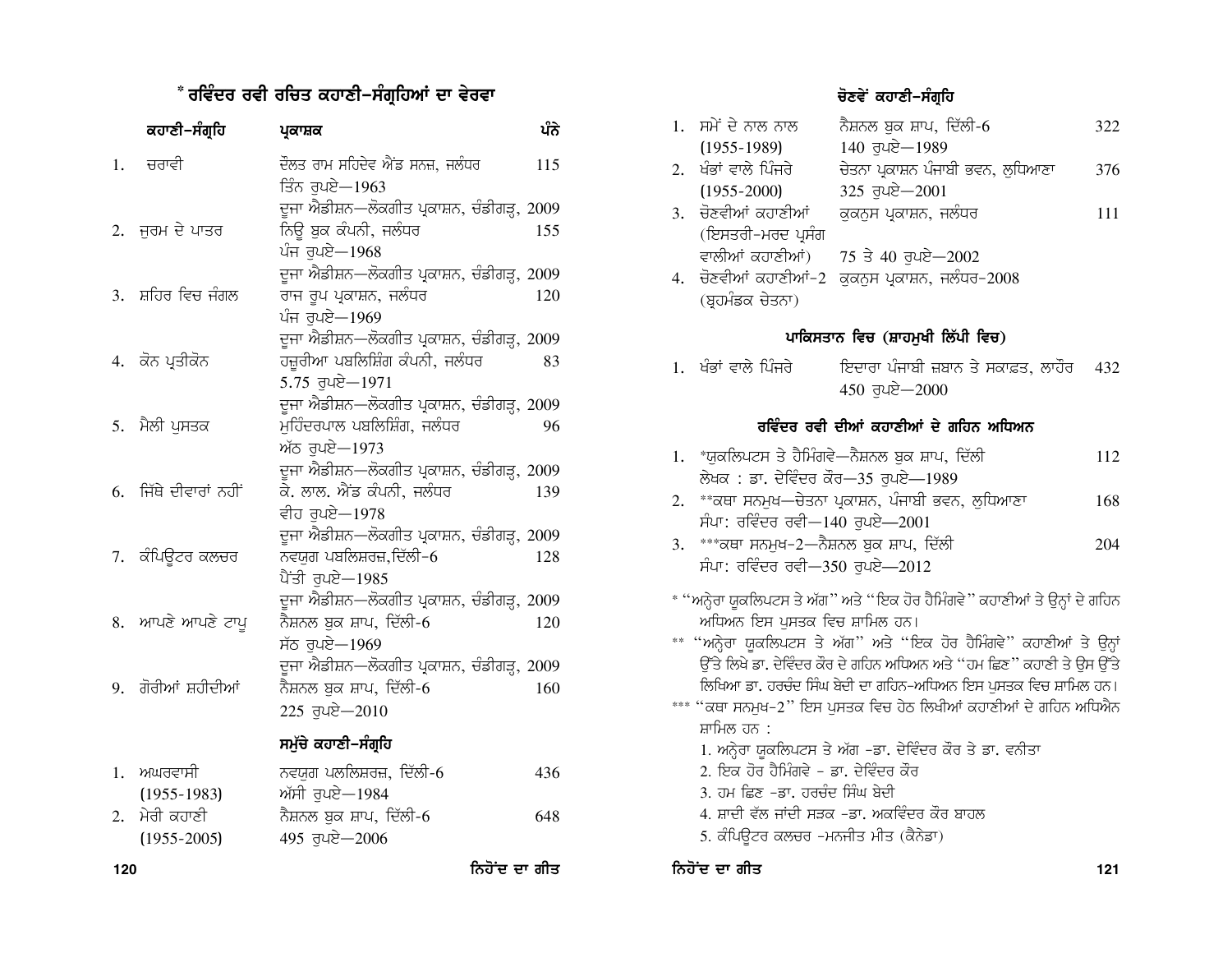# ਰਵਿੰਦਰ ਰਵੀ ਰਚਿਤ ਫੁਟਕਲ ਪੁਸਤਕਾਂ ਦਾ ਵੇਰਵਾ

#### ਸਫ਼ਰਨਾਮਾ

| 1. | ਸਿਮਰਤੀਆਂ ਦੇ ਦੇਸ਼<br>(ਦੂਜਾ ਐਡੀਸ਼ਨ)      | ਧਨਪਤ ਰਾਏ ਐਂਡ ਸਨਜ਼, ਜਲੰਧਰ<br>ਨੈਸ਼ਨਲ ਬੁਕ ਸ਼ਾਪ, ਦਿੱਲੀ      | 1979<br>2006 |
|----|----------------------------------------|---------------------------------------------------------|--------------|
|    | ਵਾਰਤਕ : ਸਾਹਿਤਿਕ ਸ੍ਵੈ–ਜੀਵਨੀ             |                                                         |              |
| 1. | ਮੇਰੀ ਸਾਹਿਤਿਕ ਸ੍ਵੈ-ਜੀਵਨੀ                | ਪੰਜਾਬ ਸਾਹਿਤ ਅਕਾਦਮੀ, ਚੰਡੀਗੜ੍ਹ                            | 1994         |
| 2. | ਐਟਸੈਟਰਾ–2<br>(ਰਚਨ–ਪ੍ਰਕ੍ਰਿਆ ਤੇ ਹੋਰ ਲੇਖ) | ਤਰਲੋਚਨ ਪਬਲਿਸ਼ਰਜ਼, ਚੰਡੀਗੜ੍ਹ                              | 2008         |
|    |                                        | 3. ਐਟਸੈਟਰਾ-3 (ਮੁਲਾਕਾਤਾਂ) ਤਰਲੋਚਨ ਪਬਲਿਸ਼ਰਜ਼, ਚੰਡੀਗੜ੍ਹ     | 2008         |
| 4. | (ਸਾਹਿਤਿਕ ਸ੍ਵੈ-ਜੀਵਨੀ)                   | ਮੇਰਾ ਜੀਵਨ, ਮੇਰਾ ਸਾਹਿਤ ਪੰਜਾਬੀ ਯੂਨੀਵਰਸਿਟੀ, ਪਟਿਆਲਾ         | 2010         |
| 5. | ਐਟਸੈਟਰਾ–4<br>(ਮੁਲਾਕਤਾਂ ਤੇ ਫਟਕਲ ਲਿਖਤਾਂ) | ਨੈਸ਼ਨਲ ਬਕ ਸ਼ਾਪ, ਦਿੱਲੀ                                   | 2012         |
|    | ਸਾਹਿਤ ਸਮੀਖਿਆ ਤੇ ਸੰਕਲਨ                  |                                                         |              |
| 1. | ਪ੍ਰਯੋਗਸ਼ੀਲ ਕਾਵਿ-ਦਰਪਨ<br>(ਦੂਜਾ ਐਡੀਸ਼ਨ)  | ਹਜ਼ੁਰੀਆ ਪਬਲਿਸ਼ਰਜ਼, ਜਲੰਧਰ<br>ਨੈਸ਼ਨਲ ਬੁਕ ਸ਼ਾਪ, ਦਿੱਲੀ      | 1964<br>2007 |
| 2. | ਮੇਰਾ ਕਾਵਿ-ਨਾਟ ਲੋਕ<br>(ਦੂਜਾ ਐਡੀਸ਼ਨ)     | ਨੈਸ਼ਨਲ ਬੁਕ ਸ਼ਾਪ, ਦਿੱਲੀ<br>ਤਰਲੋਚਨ ਪਬਲਿਸ਼ਰਜ਼, ਚੰਡੀਗੜ੍ਹ    | 1990<br>2008 |
| 3. | ਐਟਸੈਟਰਾ-1<br>(ਖੋਜ-ਪੱਤਰ ਤੇ ਆਲੋਚਨਾ)      | ਤਰਲੋਚਨ ਪਬਲਿਸ਼ਰਜ਼, ਚੰਡੀਗੜ੍ਹ                              | 2008         |
| 4. | ਮੇਰਾ ਥੀਏਟਰ ਤੇ<br>ਇੱਕੀਵੀਂ ਸਦੀ           | ਨੈਸ਼ਨਲ ਬੁਕ ਸ਼ਾਪ, ਦਿੱਲੀ                                  | 2012         |
|    | ਸੰਪਾਦਨ (ਪੰਜਾਬੀ ਤੇ ਅੰਗਰੇਜ਼ੀ ਵਿਚ)        |                                                         |              |
| 1. | ਵਿਸ਼ਵ ਪੰਜਾਬੀ ਸਾਹਿਤ                     | ਰਵੀ ਸਾਹਿਤ ਪ੍ਰਕਾਸ਼ਨ, ਅੰਮ੍ਰਿਤਸਰ                           | 1981         |
| 2. | ਕਵਿਤਾ ਸਨਮੁਖ<br>(ਦੂਜਾ ਐਡੀਸ਼ਨ)           | ਰਵੀ ਸਾਹਿਤ ਪ੍ਰਕਾਸ਼ਨ, ਅੰਮ੍ਰਿਤਸਰ<br>ਨੈਸ਼ਨਲ ਬੁਕ ਸ਼ਾਪ, ਦਿੱਲੀ | 1994<br>2007 |
| 3. | ਕਥਾ ਸਨਮੁਖ                              | ਚੇਤਨਾ ਪ੍ਰਕਾਸ਼ਨ, ਲੁਧਿਆਣਾ                                 | 2001         |
| 4. | ਕਥਾ ਸਨਮੁਖ-2                            | ਨੈਸ਼ਨਲ ਬੁਕ ਸ਼ਾਪ, ਦਿੱਲੀ                                  | 2012         |
|    |                                        |                                                         |              |

|  | 5. ਪਰਵਾਸੀ ਪੱਤਰਕਾਰ ਤਾਰਾ ਸਿੰਘ ਹੇਅਰ (ਅਭਿਨੰਦਨ ਗ੍ਰੰਥ) |                                                   |      |
|--|--------------------------------------------------|---------------------------------------------------|------|
|  |                                                  | ਨਵਯੱਗ ਪਬਲਿਸ਼ਰਜ਼, ਦਿੱਲੀ                            | 1992 |
|  | 6. Wind Song (Poetry)                            | ਇੰਡੋ–ਕਨੇਡੀਅਨ ਪਬਲੀਕੇਸ਼ਨਜ਼,                         |      |
|  |                                                  | ਸਰੀ, ਬੀ.ਸੀ., ਕੈਨੇਡਾ                               | 1978 |
|  |                                                  | 7. Wind Song-2 (Poetry) ਇੰਡੋ-ਕਨੇਡੀਅਨ ਪਬਲੀਕੇਸ਼ਨਜ਼, |      |
|  |                                                  | ਸਰੀ, ਬੀ.ਸੀ., ਕੈਨੇਡਾ                               | 1984 |
|  |                                                  |                                                   |      |

#### ਅੰਗਰੇਜ਼ੀ ਵਿਚ ਚੋਣਵੀਂ ਕਵਿਤਾ–ਹੋਰ ਕਵੀਆਂ ਨਾਲ ਸਾਂਝੀ

| $\mathbf{1}$ . | The Rebel Sound                        | Dave Book Centre,<br>Nairobi, Kenya                          | 1968 |
|----------------|----------------------------------------|--------------------------------------------------------------|------|
|                |                                        | 2. The Voices of Dissent Seema Parkashan, Jalandhar<br>India | 1972 |
|                | 3. Indian Poetry Today<br>(Volume One) | Indian Council for Cultural<br>Relations, New Delhi          | 1974 |
|                | Green Snow                             | Vesta Publications,<br>Cornwall, Ontario, Canada             | 1976 |
|                |                                        | 5. Hundred Indian Poets Oxford + IBH Publishing              | 1977 |
|                |                                        | Company, India.                                              |      |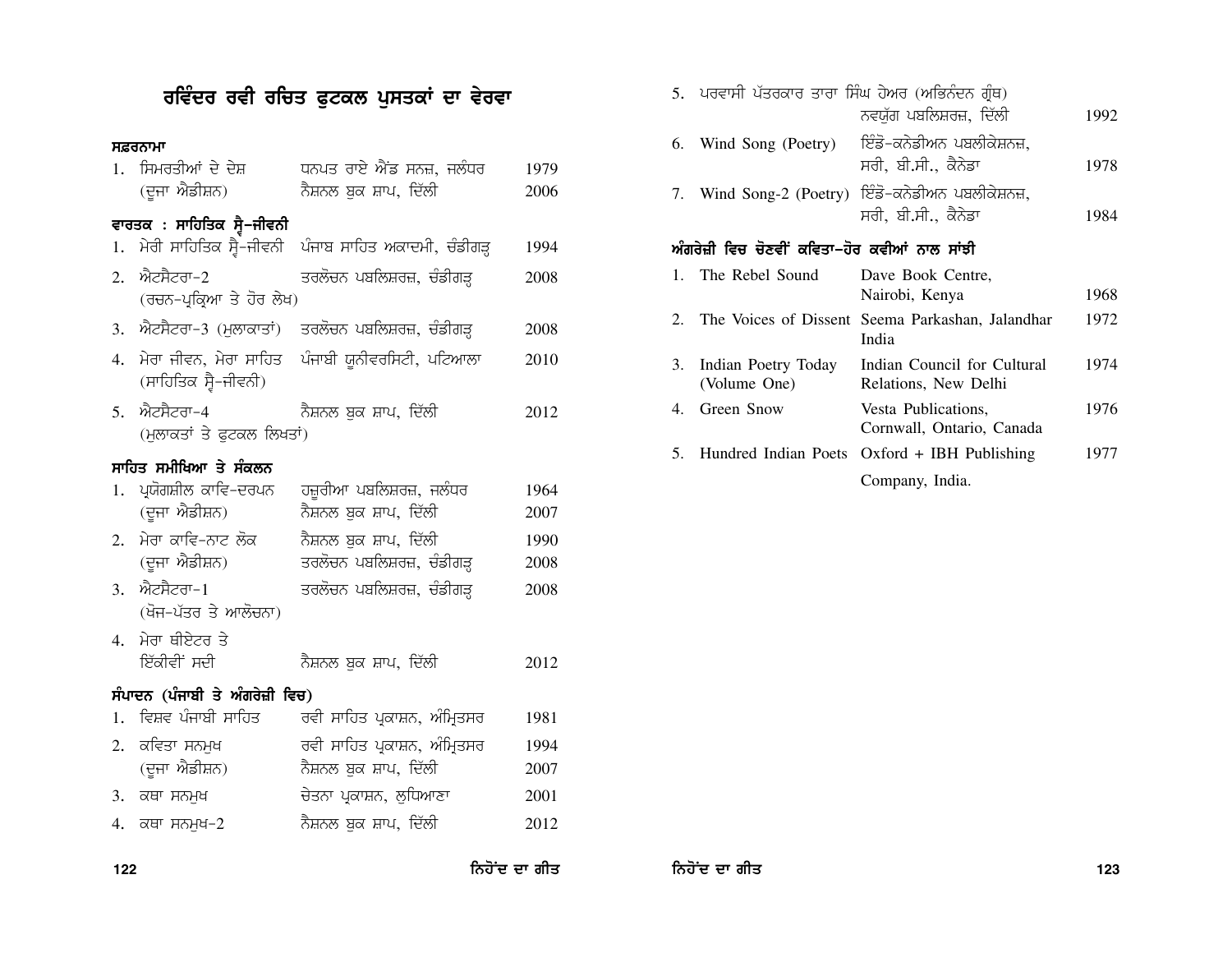ਰਵਿੰਦਰ ਰਵੀ ਦੇ ਸਾਹਿਤ ਉੱਤੇ ਪ੍ਰਾਪਤ ਆਲੋਚਨਾਤਮਕ ਪੁਸਤਕਾਂ 1. ਯੁਕਲਿਪਟਸ ਤੇ ਹੈਮਿੰਗਵੇ : (ਦੋ ਕਹਾਣੀਆਂ ਦੇ ਪੜ੍ਹਤ-ਅਧਿਅਨ) : ਡਾ. ਦੇਵਿੰਦਰ ਕੌਰ ਲੇਖਕ : ਨੈਸ਼ਨਲ ਬਕ ਸ਼ਾਪ, ਦਿੱਲੀ—1989 ਪਕਾਸ਼ਕ 2. ਮੇਰਾ ਕਾਵਿ-ਨਾਟ ਲੋਕ ਸੰਪਾਦਕ · ਰਵਿੰਦਰ ਰਵੀ : ਨੈਸ਼ਨਲ ਬਕ ਸ਼ਾਪ, ਦਿੱਲੀ—1990 ਪਕਾਸ਼ਕ : ਤਿਲੋਚਨ ਪਬਲਿਸ਼ਰਜ਼, ਚੰਡੀਗੜ—2008 ਦਜਾ ਐਡੀਸ਼ਨ 3. ਕਵਿਤਾ ਸਨਮੁਖ : 25 ਕੁ ਕਵਿਤਾਵਾਂ ਦੇ ਪੜਤ-ਅਧਿਅਨ ਸੰਪਾਦਕ · ਰਵਿੰਦਰ ਰਵੀ : ਰਵੀ ਸਾਹਿਤ ਪਕਾਸ਼ਨ, ਅੰਮਿਤਸਰ—1994 ਪਕਾਸ਼ਕ : ਨੈਸ਼ਨਲ ਬੁਕ ਸ਼ਾਪ, ਦਿੱਲੀ—2008 ਦੂਜਾ ਐਡੀਸ਼ਨ 4. ਰਵਿੰਦਰ ਰਵੀ ਦਾ ਰਚਨਾ ਸੰਸਾਰ : ਪੋ. ਬਹਮ ਜਗਦੀਸ਼ ਸਿੰਘ ਲੇਖਕ : ਰਵੀ ਸਾਹਿਤ ਪ੍ਰਕਾਸ਼ਨ, ਅੰਮ੍ਰਿਤਸਰ—1999 ਪ੍ਰਕਾਸ਼ਕ 5. ਕਥਾ ਸਨਮੁਖ : ਤਿੰਨ ਕਹਾਣੀਆਂ ਦੇ ਪੜ੍ਹਤ-ਅਧਿਅਨ ਸੰਪਾਦਕ : ਰਵਿੰਦਰ ਰਵੀ : ਚੇਤਨਾ ਪ੍ਰਕਾਸ਼ਨ, ਪੰਜਾਬੀ ਭਵਨ, ਲਧਿਆਣਾ—2001 ਪਕਾਸ਼ਕ 6. ਰਵਿੰਦਰ ਰਵੀ ਦੀ ਕਵਿਤਾ ਵਿਚ ਮਾਨਵੀ ਰਿਸ਼ਤੇ ਲੇਖਕ : ਡਾ. ਸਖਵਿੰਦਰ ਕੌਰ ਮੱਲ੍ਹੀ : ਚੇਤਨਾ ਪ੍ਰਕਾਸ਼ਨ, ਪੰਜਾਬੀ ਭਵਨ, ਲੁਧਿਆਣਾ $-2002$ ਪ੍ਰਕਾਸ਼ਕ 7. ਨਾਟਕਕਾਰ ਰਵਿੰਦਰ ਰਵੀ ਸੰਪਾਦਕ : ਡਾ. ਗੁਰੁਮੇਲ : ਨੈਸ਼ਨਲ ਬਕ ਸ਼ਾਪ, ਦਿੱਲੀ $-2003$ ਪ੍ਰਕਾਸ਼ਕ 8. ਕਥਾਕਾਰ ਰਵਿੰਦਰ ਰਵੀ : ਡਾ. ਗੁਰੁਮੇਲ ਸੰਪਾਦਕ : ਨੈਸ਼ਨਲ ਬੁਕ ਸ਼ਾਪ, ਦਿੱਲੀ—2004 ਪ੍ਰਕਾਸ਼ਕ 9. ਰਵਿੰਦਰ ਰਵੀ ਦੀ ਕਹਾਣੀ-ਕਲਾ : ਦਲਜਿੰਦਰ ਕੌਰ ਲੇਖ਼ਕ : ਨੈਸ਼ਨਲ ਬਕ ਸ਼ਾਪ, ਦਿੱਲੀ—2006 ਪ੍ਰਕਾਸ਼ਕ

10. ਰਵਿੰਦਰ ਰਵੀ ਦਾ ਨਾਟ-ਚਿੰਤਨ : ਡਾ. ਸਤਨਾਮ ਸਿੰਘ ਜੱਸਲ ਲੇਖਕ : ਨੈਸ਼ਨਲ ਬਕ ਸ਼ਾਪ, ਦਿੱਲੀ $-2007$ ਪਕਾਸ਼ਕ 11. ਕਵੀ ਰਵਿੰਦਰ ਰਵੀ ਸੰਪਾਦਕ : ਮਨਜੀਤ ਮੀਤ : ਨੈਸ਼ਨਲ ਬਕ ਸ਼ਾਪ, ਦਿੱਲੀ $-2008$ ਪਕਾਸ਼ਕ  $12.$  ਰਵਿੰਦਰ ਰਵੀ ਦੀ ਕਹਾਣੀ  $\cdot$  ਸੱਕਿਆਜ਼ਾਰਕ ਪਰਿਪੇਖ : ਡਾ. ਗਰਜੰਟ ਸਿੰਘ ਲੇਖਕ : ਲੋਕ ਗੀਤ ਪ੍ਰਕਾਸ਼ਨ, ਚੰਡੀਗੜ੍ਹ—2009 ਪਕਾਸ਼ਕ 13. ਰਵਿੰਦਰ ਰਵੀ ਦੇ ਕਾਵਿ-ਨਾਟਕਾਂ ਦਾ ਸੰਰਚਨਾਤਮਕ ਅਧਿਐਨ ਲੇਖਕ : ਮਨੀਸ਼ ਕਮਾਰ : ਨੈਸ਼ਨਲ ਬੁਕ ਸ਼ਾਪ, ਦਿੱਲੀ—2011 ਪ੍ਰਕਾਸ਼ਕ 14. ਮੇਰਾ ਥੀਏਟਰ ਤੇ ਇੱਕੀਵੀਂ ਸਦੀ : ਰਵਿੰਦਰ ਰਵੀ ਸੰਪਾਦਕ : ਨੈਸ਼ਨਲ ਬਕ ਸ਼ਾਪ, ਦਿੱਲੀ—2012 ਪ੍ਰਕਾਸ਼ਕ 15. ਰਵਿੰਦਰ ਰਵੀ ਦਾ ਸਫ਼ਰਨਾਮਾ ਸਿਮਰਤੀਆਂ ਦੇ ਦੇਸ਼ : ਪਾਨ-ਕੇਂਦਰਿਤ ਅਧਿਐਨ ਲੇਖਕ : ਮਨਮੀਤ ਕੌਰ : ਨੈਸ਼ਨਲ ਬਕ ਸ਼ਾਪ, ਦਿੱਲੀ—2012 ਪਕਾਸ਼ਕ 16. ਕਥਾ ਸਨਮੁਖ-2 ਪੰਜ ਕਹਾਣੀਆਂ ਦੇ ਪੜ੍ਹਤ-ਅਧਿਐਨ : ਰਵਿੰਦਰ ਰਵੀ ਸੰਪਾਦਕ : ਨੈਸ਼ਨਲ ਬਕ ਸ਼ਾਪ, ਦਿੱਲੀ $-2012$ ਪਕਾਸ਼ਕ 17. ਰਵਿੰਦਰ ਰਵੀ ਦੇ ਕਾਵਿ-ਨਾਟਕਾਂ ਦਾ ''ਥੀਮ ਵਿਗਿਆਨਕ'' ਵਿਸ਼ਲੇਸ਼ਣ <sub>ਂ</sub> ਡਾ. ਰਵਿੰਦਰ ਕੌਰ ਸ਼ੇਦੀ ਲੇਖਕ : ਨੈਸ਼ਨਲ ਬਕ ਸ਼ਾਪ, ਦਿੱਲੀ—2014 ਪਕਾਸ਼ਕ 18. ਰਵਿੰਦਰ ਰਵੀ ਦਾ ਸਾਹਿਤ-ਸੰਸਾਰ : ਸੰਵੇਦਨਾ ਤੇ ਸਹਜ-ਸੰਚਾਰ : ਡਾ. ਕਿਰਨਦੀਪ ਕੌਰ ਲੇਖਕ : ਨੈਸ਼ਨਲ ਬਕ ਸ਼ਾਪ, ਦਿੱਲੀ—2014 ਪਕਾਸ਼ਕ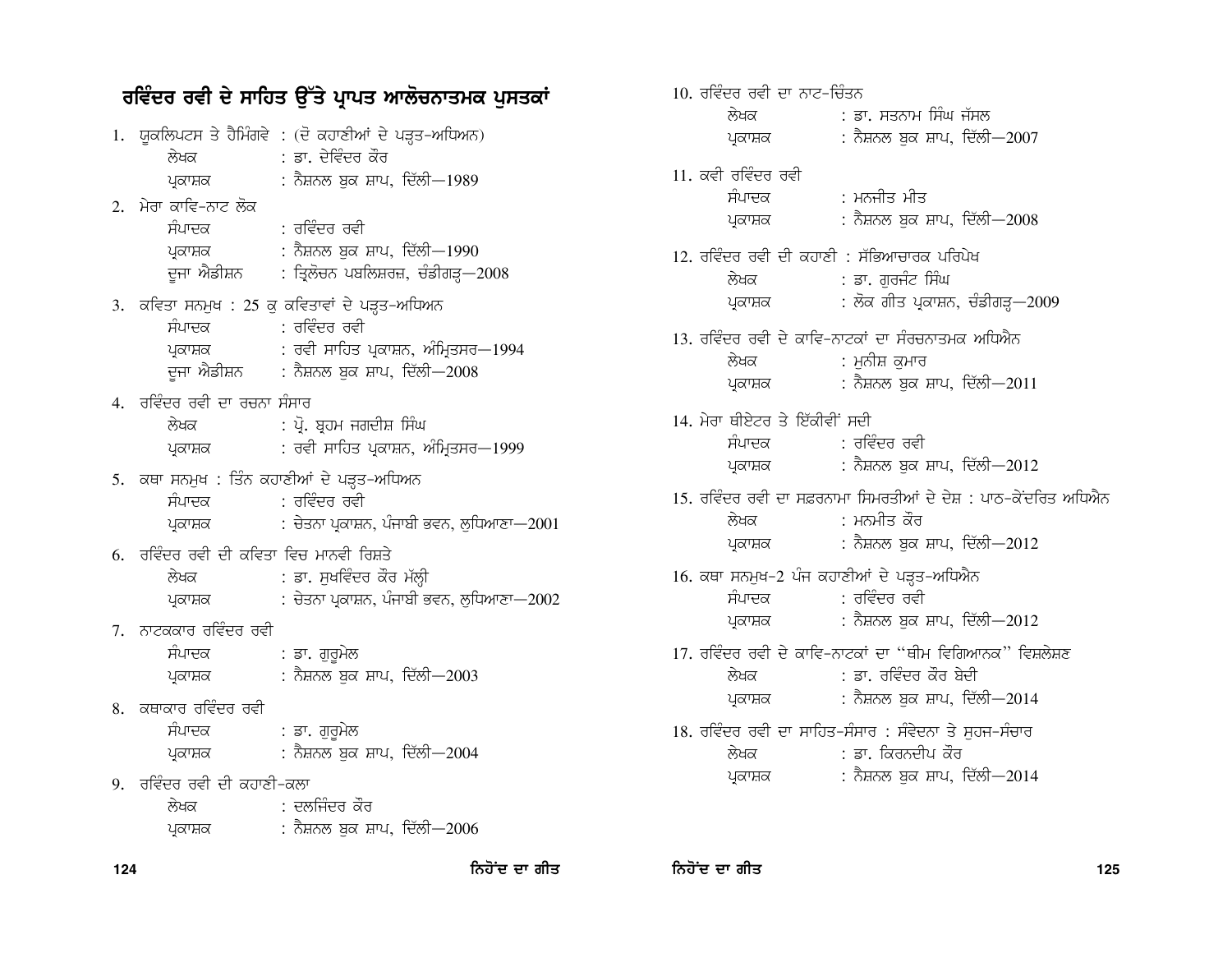## ਰਵਿੰਦਰ ਰਵੀ ਦੇ ਸਾਹਿਤ ਉੱਤੇ ਪੀ. ਐਚ. ਡੀ. ਪੱਧਰ ਦਾ ਖੋਜ–ਕਾਰਜ

## ਪੂਰਾ ਹੋ ਚੁੱਕਾ ਖੋਜ−ਕਾਰਜ

| 1. | ਖੋਜਾਰਥੀ                  | : ਸੁਖਵਿੰਦਰ ਕੌਰ ਮੱਲ੍ਹੀ                          |
|----|--------------------------|------------------------------------------------|
|    | ਨਿਗਰਾਨ                   | : ਡਾ. ਹਰਚੰਦ ਸਿੰਘ ਬੇਦੀ                          |
|    | ਵਿਸ਼ਾ                    | : ਰਵਿੰਦਰ ਰਵੀ ਦੀ ਕਾਵਿ–ਰਚਨਾ ਵਿਚ ਮਾਨਵੀ            |
|    |                          | ਰਿਸ਼ਤਿਆਂ ਦੇ ਵਿਭਿੰਨ ਪਾਸਾਰ                       |
|    | ਯੁਨੀਵਰਸਿਟੀ               | : ਗੁਰੂ ਨਾਨਕ ਦੇਵ ਯੂਨੀਵਰਸਿਟੀ, ਅੰਮ੍ਰਿਤਸਰ, ਭਾਰਤ    |
|    |                          | ਇਹ ਖੋਜ-ਕਾਰਜ 2002 ਵਿਚ ਪੂਰਾ ਹੋਇਆ                 |
|    |                          |                                                |
| 2. | ਖੋਜਾਰਥੀ                  | : ਗੁਰਜੰਟ ਸਿੰਘ                                  |
|    | ਨਿਗਰਾਨ                   | : ਡਾ. ਸ. ਪ. ਸਿੰਘ                               |
|    | ਵਿਸ਼ਾ                    | : ਰਵਿੰਦਰ ਰਵੀ ਦੀਆਂ ਕਹਾਣੀਆਂ ਦਾ                   |
|    |                          | ਸੱਭਿਆਚਾਰਕ ਅਧਿਅਨ                                |
|    | ਯੁਨੀਵਰਸਿਟੀ               | : ਗੁਰੂ ਨਾਨਕ ਦੇਵ ਯੂਨੀਵਰਸਿਟੀ, ਅੰਮ੍ਰਿਤਸਰ, ਭਾਰਤ    |
|    |                          | <sub>ਇੱਹ</sub> ਖੋਜ−ਕਾਰਜ, 2005 ਵਿਚ ਪੂਰਾ ਹੋਇਆ    |
| 3. | ਖੋਜਾਰਥੀ                  | : ਰਵਿੰਦਰ ਕੌਰ ਬੇਦੀ                              |
|    | ਨਿਗਰਾਨ                   | : ਡਾ. ਮਨਜੀਤ ਸਿੰਘ                               |
|    | ਵਿਸ਼ਾ                    | : ਰਵਿੰਦਰ ਰਵੀ ਦੇ ਕਾਵਿ–ਨਾਟਕਾਂ ਦਾ ਥੀਮ–            |
|    |                          | ਵਿਗਿਆਨਕ ਵਿਸ਼ਲੇਸ਼ਣ                              |
|    | ਯੁਨੀਵਰਸਿਟੀ               | : ਦਿੱਲੀ ਯੂਨੀਵਰਸਿਟੀ, ਦਿੱਲੀ, ਭਾਰਤ                |
|    |                          | ਇਹ ਖੋਜ-ਕਾਰਜ, 2008-2009 ਵਿਚ ਪੁਰਾ ਹੋਇਆ           |
| 4. | ਖੋਜਾਰਥੀ                  | : ਕਿਰਨਦੀਪ ਕੌਰ                                  |
|    | ਨਿਗਰਾਨ                   | : ਡਾ. ਗੁਰਮੁਖ ਸਿੰਘ                              |
|    | ਵਿਸ਼ਾ                    | ਰਵਿੰਦਰ ਰਵੀ ਦਾ ਰਚਨਾ ਸੰਸਾਰ:ਸੰਵੇਦਨਾ ਤੇ ਸੁਹਜ−ਸੰਚਾਰ |
|    | ਯੁਨੀਵਰਸਿਟੀ               | : ਪੰਜਾਬੀ ਯੂਨੀਵਰਸਿਟੀ, ਪਟਿਆਲਾ, ਭਾਰਤ              |
|    |                          | ਇਹ ਖੋਜ-ਕਾਰਜ, 2013 ਵਿਚ ਪੂਰਾ ਹੋਇਆ                |
|    | ਇਸ ਸਮੇਂ ਹੋ ਰਿਹਾ ਖੋਜ–ਕਾਰਜ |                                                |
| 1. | ਖੋਜਾਰਥੀ                  | : ਦੇਵਿੰਦਰ ਸਿੰਘ                                 |
|    |                          | : ਡਾ. ਸਤਿਨਾਮ ਸਿੰਘ ਜੱਸਲ                         |
|    | ਨਿਗਰਾਨ<br>ਵਿਸ਼ਾ          | : ਰਵਿੰਦਰ ਰਵੀ ਦੇ ਕਾਵਿ-ਨਾਟਕਾਂ ਦਾ ਅੰਤਰ-           |
|    |                          |                                                |
|    |                          | ਸੱਭਿਆਚਾਰਕ ਅਧਿਅਨ                                |
|    | ਯੁਨੀਵਰਸਿਟੀ               | : ਪੰਜਾਬੀ ਯੂਨੀਵਰਸਿਟੀ, ਪਟਿਆਲਾ, ਭਾਰਤ              |
| 2. | ਖੋਜਾਰਥੀ                  | : ਮਕੇਸ਼ ਲਤਾ                                    |
|    | ਨਿਗਰਾਨ                   | : ਡਾ. ਜੋਗਿੰਦਰ ਸਿੰਘ ਨਹਿਰ                        |
|    | ਵਿਸ਼ਾ                    | : ਆਧਨਿਕਤਾ ਦੇ ਸੰਦਰਭ ਵਿਚ ਰਵਿੰਦਰ ਰਵੀ              |
|    |                          | ਦੀਆਂ ਕਹਾਣੀਆਂ ਦਾ ਅਧਿਐਨ                          |
|    | ਯੂਨੀਵਰਸਿਟੀ               | : ਪੰਜਾਬ ਯੂਨੀਵਰਸਿਟੀ, ਚੰਡੀਗੜ੍ਹ, ਭਾਰਤ             |
| 3. | ਖੋਜਾਰਥੀ                  | : ਨਾਨਕ ਸਿੰਘ                                    |
|    | ਨਿਗਰਾਨ                   | : ਡਾ. ਸੁਖਦੇਵ ਸਿੰਘ                              |
|    | ਵਿਸ਼ਾ                    | : ਰਵਿੰਦਰ ਰਵੀ ਦਾ ਕਾਵਿ-ਸ਼ਾਸਤਰੀ ਚਿੰਤਨ             |
|    | ਯੁਨੀਵਰਸਿਟੀ               | : ਪੰਜਾਬ ਯੂਨੀਵਰਸਿਟੀ, ਚੰਡੀਗੜ੍ਹ, ਭਾਰਤ             |
|    |                          |                                                |

# ਰਵਿੰਦਰ ਰਵੀ ਦੇ ਸਾਹਿਤ ਉੱਤੇ ਐਮ. ਫਿਲ. ਪੱਧਰ ਦਾ ਖੋਜ–ਕਾਰਜ

### ਪੂਰਾ ਹੋ ਚੁੱਕਾ ਖੋਜ–ਕਾਰਜ

| 1. | ਖੋਜਾਰਥੀ<br>ਵਿਸ਼ਾ<br>ਯੂਨੀਵਰਸਿਟੀ           | : ਅਰਿੰਦਰ ਸਿੰਘ<br>ਨਿਗਰਾਨ : ਡਾ. ਸੁਰਿੰਦਰਪਾਲ ਸਿੰਘ<br>: ਰਵਿੰਦਰ ਰਵੀ ਦੀਆਂ ਕਹਾਣੀਆਂ ਵਿਚ ਪਰਵਾਸੀ ਚੇਤਨਾ<br>: ਗੁਰੂ ਨਾਨਕ ਦੇਵ ਯੂਨੀਵਰਸਿਟੀ, ਅੰਮ੍ਰਿਤਸਰ, ਭਾਰਤ<br>—ਇਹ ਖੋਜ-ਕਾਰਜ 1985-86 ਵਿਚ ਪੂਰਾ ਹੋਇਆ।         |
|----|------------------------------------------|-------------------------------------------------------------------------------------------------------------------------------------------------------------------------------------------|
|    | 2. ਖੋਜਾਰਥੀ<br>ਨਿਗਰਾਨ<br>ਵਿਸ਼ਾ            | : ਮਨਜੀਤ ਕੌਰ<br>: ਡਾ. ਕਲਦੀਪ ਸਿੰਘ ਧੀਰ<br>: ਰਵਿੰਦਰ ਰਵੀ ਦੇ ਕਾਵਿ-ਨਾਟਕਾਂ ਦਾ ਆਲੋਚਨਾਤਮਕ ਅਧਿਅਨ<br>ਯੂਨੀਵਰਸਿਟੀ : ਪੰਜਾਬੀ ਯੂਨੀਵਰਸਿਟੀ, ਪਟਿਆਲਾ, ਭਾਰਤ<br>—ਇਹ ਖੋਜ-ਕਾਰਜ 1987-88 ਵਿਚ ਪੂਰਾ ਹੋਇਆ।              |
| 3. | ਵਿਸ਼ਾ                                    | ਖੋਜਾਰਥੀ : ਜਸਪਾਲ ਕੌਰ<br>ਨਿਗਰਾਨ : ਡਾ. ਸੁਤਿੰਦਰ ਸਿੰਘ ਨੂਰ<br>: ਰਵਿੰਦਰ ਰਵੀ ਦੇ ''ਪਿਆਸਾ ਬੱਦਲ'' ਦਾ ਕਾਵਿ-ਅਧਿਅਨ<br>ਯੂਨੀਵਰਸਿਟੀ : ਦਿੱਲੀ ਯੂਨੀਵਰਸਿਟੀ, ਦਿੱਲੀ, ਭਾਰਤ<br>—ਇਹ ਖੋਜ-ਕਾਰਜ 1991-92 ਵਿਚ ਪੂਰਾ ਹੋਇਆ। |
| 4. | ਖੋਜਾਰਥੀ<br>ਵਿਸ਼ਾ<br>ਯੂਨੀਵਰਸਿਟੀ           | : ਦਲਜਿੰਦਰ ਕੌਰ<br>ਨਿਗਰਾਨ : ਡਾ. ਕੁਲਦੀਪ ਸਿੰਘ ਧੀਰ<br>: ਰਵਿੰਦਰ ਰਵੀ ਦੀ ਕਹਾਣੀ-ਕਲਾ<br>: ਪੰਜਾਬੀ ਯੂਨੀਵਰਸਿਟੀ, ਪਟਿਆਲਾ, ਭਾਰਤ<br>—ਇਹ ਖੋਜ-ਕਾਰਜ 2003-2004 ਵਿਚ ਪੂਰਾ ਹੋਇਆ।                                  |
| 5. | ਖੋਜਾਰਥੀ<br>ਨਿਗਰਾਨ<br>ਵਿਸ਼ਾ<br>ਯੁਨੀਵਰਸਿਟੀ | : ਮਨੀਸ਼ ਕਮਾਰ<br>: ਡਾ. ਗੁਰਚਰਨ ਸਿੰਘ ਅਰਸ਼ੀ<br>: ਰਵਿੰਦਰ ਰਵੀ ਦੇ "ਸੂਰਜ ਨਾਟਕ" ਦਾ<br>ਸੰਰੰਚਨਾਤਮਕ ਅਧਿਅਨ<br>: ਦਿੱਲੀ ਯੂਨੀਵਰਸਿਟੀ, ਦਿੱਲੀ, ਭਾਰਤ<br>—ਇਹ ਖੋਜ-ਕਾਰਜ 2006 ਵਿਚ ਪੂਰਾ ਹੋਇਆ।                      |

ਨਿਹੋਂਦ ਦਾ ਗੀਤ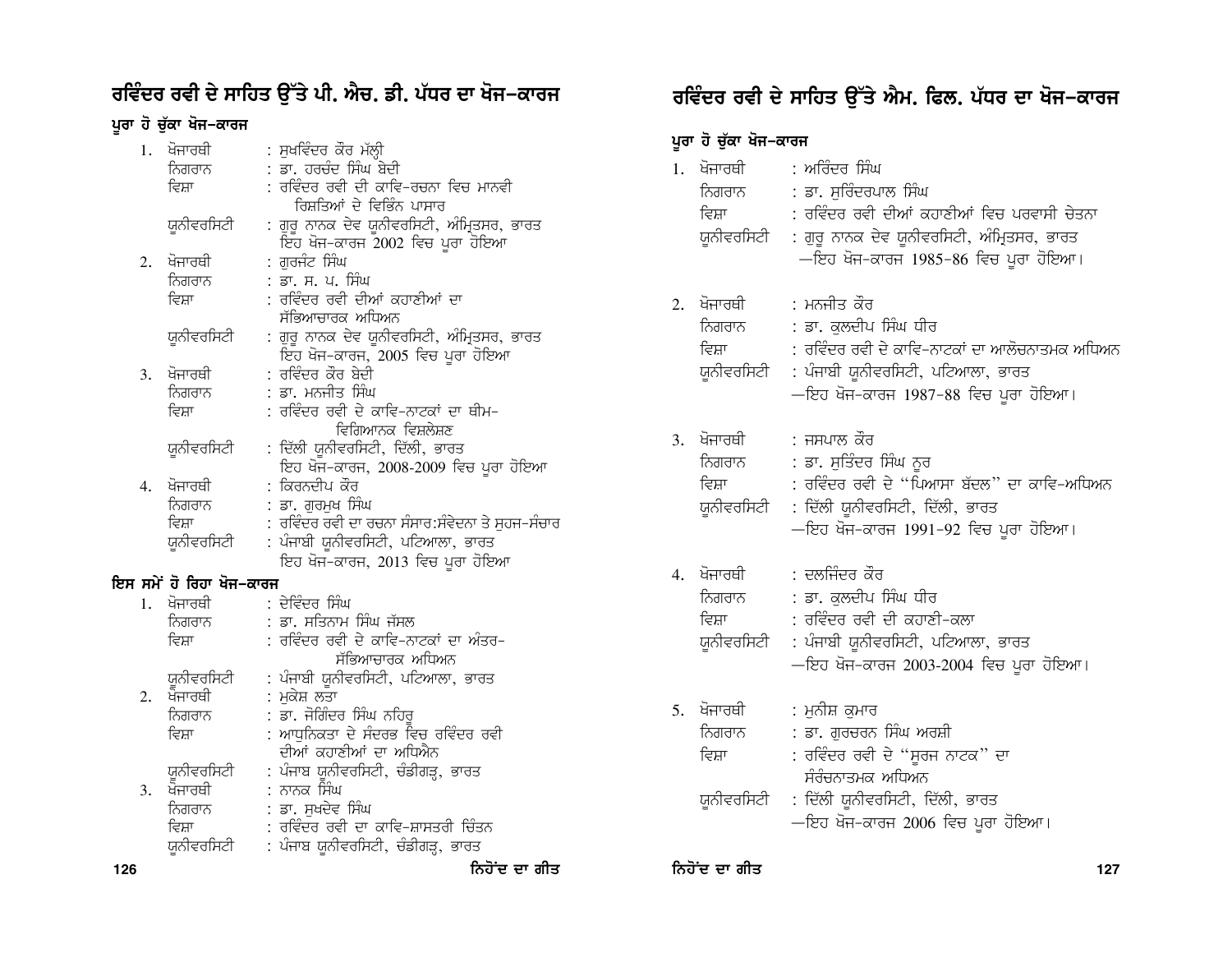| 6. |                          | ਖੋਜਾਰਥੀ         : ਸੁਰਿੰਦਰ ਕਮਾਰ<br>ਨਿਗਰਾਨ : ਡਾ. ਰਘਬੀਰ ਕੌਰ<br>: ਵਿਸ਼ਵੀਕਰਨ ਦੇ ਸੰਦਰਭ 'ਚ ਰਵਿੰਦਰ ਰਵੀ ਦੇ                 |    |                                 |
|----|--------------------------|-------------------------------------------------------------------------------------------------------------------|----|---------------------------------|
|    | ਵਿਸ਼ਾ                    | ਕਾਵਿ-ਨਾਟਕ "ਅੱਧੀ ਰਾਤ ਦੁਪਹਿਰ " ਤੇ "ਸਿਫ਼ਰ ਨਾਟਕ"                                                                      |    | ਪੁਰਸਕਾਰ                         |
|    |                          | ਦਾ ਅਧਿਐਨ<br>ਯੂਨੀਵਰਸਿਟੀ  : ਗੁਰੂ ਨਾਨਕ ਦੇਵ ਯੂਨੀਵਰਸਿਟੀ, ਅੰਮ੍ਰਿਤਸਰ, ਭਾਰਤ                                               | 1. | ਸਾਲ 19<br>ਕਾਵਿ-ਪੁ               |
|    |                          | —ਇਹ ਖੋਜ-ਕਾਰਜ 2007-2008 ਵਿਚ ਪੂਰਾ ਹੋਇਆ।                                                                             | 2. | ਸਾਲ 19<br>ਕਾਵਿ-ਪ                |
|    | ਨਿਗਰਾਨ<br>ਵਿਸ਼ਾ          | 7. ਖੋਜਾਰਥੀ : ਮਨਮੀਤ ਕੌਰ<br>: ਡਾ. ਮਨਜੀਤ ਸਿੰਘ<br>: ਰਵਿੰਦਰ ਰਵੀ ਦਾ ਸਫ਼ਰਨਾਮਾ,<br>"ਸਿਮਰਤੀਆਂ ਦੇ ਦੇਸ਼ : ਪਾਠ-ਕੇਂਦਰਿਤ ਅਧਿਐਨ" | 3. | ਪਿਛਲੇ ਪੰ<br>ਲੀਹਾਂ ਪਾ<br>ਨਾਟ-ਪੁਸ |
|    | ਯੁਨੀਵਰਸਿਟੀ               | : ਦਿੱਲੀ ਯੂਨੀਵਰਸਿਟੀ, ਦਿੱਲੀ<br>—ਇਹ ਖੋਜ-ਕਾਰਜ 2009-10 ਸੈਸ਼ਨ ਵਿਚ ਪੂਰਾ ਹੋਇਆ।                                            | 4. | ਸਾਲ 19<br>ਕਾਵਿ-ਨ<br>"ਬੀਮਾਰ      |
|    | ਇਸ ਸਮੇਂ ਹੋ ਰਿਹਾ ਖੋਜ–ਕਾਰਜ |                                                                                                                   |    |                                 |
|    |                          | 1. ਖੋਜਾਰਥੀ   : ਸਰਬਜੀਤ ਕੌਰ<br>ਨਿਗਰਾਨ : ਡਾ. ਅਵਤਾਰ ਸਿੰਘ                                                              | 5. | ਸਾਲ 19<br>"ਸਿਮਰ-                |
|    | ਵਿਸ਼ਾ                    | : ਪਰਵਾਸੀ ਪੰਜਾਬੀ ਕਵਿਤਾ ਵਿਚ ਸੱਭਿਆਚਾਰਕ ਤਣਾਉ<br>(ਰਵਿੰਦਰ ਰਵੀ-ਕਾਵਿ ਦੇ ਸੰਦਰਭ ਵਿਚ)                                        | 6. | ਸ਼੍ਰੋਮਣੀ ਸ                      |
|    |                          | ਯੂਨੀਵਰਸਿਟੀ : ਲਵਲੀ ਪ੍ਰੋਫ਼ੈਸ਼ਨਲ ਯੂਨੀਵਰਸਿਟੀ, ਫਗਵਾੜਾ, ਪੰਜਾਬ                                                           |    | 7. ਸ਼੍ਰੋਮਣੀ ਸ                   |
|    |                          | ਐਮ. ਏ. (ਪੰਜਾਬੀ) ਭਾਗ ਦੂਜਾ ਦੇ ਚੌਥੇ ਪਰਚੇ ਲਈ ਪੂਰਾ ਹੋਇਆ ਖੋਜ–ਕਾਰਜ                                                       | 8. | ਈਸ਼ਵਰ                           |
|    |                          | 1. ਖੋਜਾਰਥੀ   : ਪਰਮਦੀਪ ਭੁੱਲਰ                                                                                       |    | 'ਅੱਧੀ ਰਾ                        |
|    | ਵਿਸ਼ਾ                    | ਨਿਗਰਾਨ : ਪ੍ਰੋ. ਕੇਵਲ ਸਿੰਘ ਥਿੰਦ<br>: ਰਵਿੰਦਰ ਰਵੀ ਦਾ ਕਾਵਿ-ਨਾਟਕ :<br>"ਬੀਮਾਰ ਸਦੀ"-ਇਕ ਅਧਿਅਨ                              |    | 9. ਪ੍ਰੋਫ਼ੈਸਰ ਮ                  |
|    |                          | ਯੂਨੀਵਰਸਿਟੀ : ਗੁਰੂ ਨਾਨਕ ਦੇਵ ਯੂਨੀਵਰਸਿਟੀ, ਅੰਮ੍ਰਿਤਸਰ, ਭਾਰਤ<br>—ਇਹ ਖੋਜ–ਕਾਰਜ 1974–75 ਵਿਚ ਪੂਰਾ ਹੋਇਆ।                     |    | $10.$ ਕਰਤਾਰ                     |
|    |                          |                                                                                                                   |    | 11. ਸਾਈਂ ਬੁੱ                    |
|    |                          |                                                                                                                   |    | $12 \div 7$                     |

# ਰਵਿੰਦਰ ਰਵੀ ਨੂੰ ਮਿਲੇ ਪੁਰਸਕਾਰਾਂ ਦਾ ਵੇਰਵਾ

| ਪੁਰਸਕਾਰ |                                                                                           | ਵਲੋਂ (ਇਦਾਰਾ)                                    | ਸਾਲ  |
|---------|-------------------------------------------------------------------------------------------|-------------------------------------------------|------|
| 1.      | ਸਾਲ 1965 ਦੀ ਸਰਬੋਤਮ<br>ਕਾਵਿ-ਪੁਸਤਕ ''ਬਿੰਦੂ'' ਪੁਰਸਕਾਰ                                        | ਪੰਜਾਬੀ ਸਾਹਿਤ ਸਮੀਖਿਆ ਬੋਰਡ,<br>ਜਲੰਧਰ, ਪੰਜਾਬ, ਭਾਰਤ | 1965 |
| 2.      | ਸਾਲ 1965 ਦੀ ਸਰਬੋਤਮ<br>ਕਾਵਿ-ਪੁਸਤਕ "ਬਿੰਦੁ" ਪੁਰਸਕਾਰ                                          | ਪੰਜਾਬੀ ਦਰਬਾਰ, ਪੰਜਾਬ, ਭਾਰਤ                       | 1965 |
| 3.      | ਪਿਛਲੇ ਪੰਦਰਾਂ ਸਾਲਾਂ ਵਿਚ ਨਵੀਆਂ<br>ਲੀਹਾਂ ਪਾਉਣ ਵਾਲੀ ਸਰਬੋਤਮ<br>ਨਾਟ-ਪੁਸਤਕ ''ਬੀਮਾਰ ਸਦੀ'' ਪੁਰਸਕਾਰ | ਪੰਜਾਬੀ ਲਿਟਰੇਰੀ ਫ਼ੋਰਮ,<br>ਚੰਡੀਗੜ੍ਹ, ਭਾਰਤ         | 1975 |
| 4.      | ਸਾਲ 1974 ਦੀ ਸਰਬੋਤਮ<br>ਕਾਵਿ-ਨਾਟ ਪੁਸਤਕ<br>"ਬੀਮਾਰ ਸਦੀ" ਪੁਰਸਕਾਰ                               | ਪੰਜਾਬੀ ਦਰਬਾਰ,<br>ਪੰਜਾਬ, ਭਾਰਤ                    | 1976 |
| 5.      | ਸਾਲ 1979 ਦੀ ਸਰਬੋਤਮ ਗੱਦ-ਪੁਸਤਕ<br>"ਸਿਮਰਤੀਆਂ ਦੇ ਦੇਸ਼" ਪਰਸਕਾਰ                                 | ਪੰਜਾਬੀ ਸਾਹਿਤ ਸਮੀਖਿਆ ਬੋਰਡ,<br>ਜਲੰਧਰ, ਪੰਜਾਬ, ਭਾਰਤ | 1979 |
| 6.      | ਸ਼੍ਰੋਮਣੀ ਸਾਹਿਤਕਾਰ ਪਰਸਕਾਰ (ਬਦੇਸ਼ੀ)                                                         | ਭਾਸ਼ਾ ਵਿਭਾਗ, ਪੰਜਾਬ, ਭਾਰਤ                        | 1980 |
| 7.      | ਸ਼੍ਰੋਮਣੀ ਸਾਹਿਤਕਾਰ ਪੁਰਸਕਾਰ                                                                 | ਪੰਜਾਬ ਆਰਟਸ ਕੌਂਸਲ,<br>ਚੰਡੀਗੜ੍ਹ, ਭਾਰਤ             | 1980 |
| 8.      | ਈਸ਼ਵਰ ਚੰਦਰ ਨੰਦਾ ਪੁਰਸਕਾਰ<br>'ਅੱਧੀ ਰਾਤ ਦੁਪਹਿਰ' ਕਾਵਿ-ਨਾਟਕ ਵਾਸਤੇ                              | ਭਾਸ਼ਾ ਵਿਭਾਗ, ਪੰਜਾਬ, ਭਾਰਤ                        | 1983 |
| 9.      | ਪ੍ਰੋਫ਼ੈਸਰ ਮੋਹਨ ਸਿੰਘ ਪੁਰਸਕਾਰ                                                               | ਪੰਜ ਦਰਿਆ ਪੰਜਾਬੀ ਅਕਾਦਮੀ,<br>ਟਰਾਂਟੋ, ਕੈਨੇਡਾ       | 1989 |
|         | 10. ਕਰਤਾਰ ਸਿੰਘ ਧਾਲੀਵਾਲ ਪਰਸਕਾਰ                                                             | ਪੰਜਾਬੀ ਅਕਾਦਮੀ,<br>ਲੁਧਿਆਣਾ, ਭਾਰਤ                 | 1992 |
|         | 11. ਸਾਈਂ ਬੁੱਲ੍ਹੇ ਸ਼ਾਹ ਪੁਰਸਕਾਰ                                                             | ਏਸ਼ੀਅਨ ਰਾਈਟਰਜ਼ ਐਸੋਸੀਏਸ਼ਨ,<br>ਡੈਨਮਾਰਕ            | 1993 |
|         | 12. ਸ਼੍ਰੋਮਣੀ ਸਾਹਿਤਕਾਰ ਪੁਰਸਕਾਰ                                                             | ਪੰਜਾਬੀ ਸਾਹਿਤ ਸਭਾ,<br>ਕੈਲੇਫੋਰਨੀਆਂ, ਅਮਰੀਕਾ        | 1994 |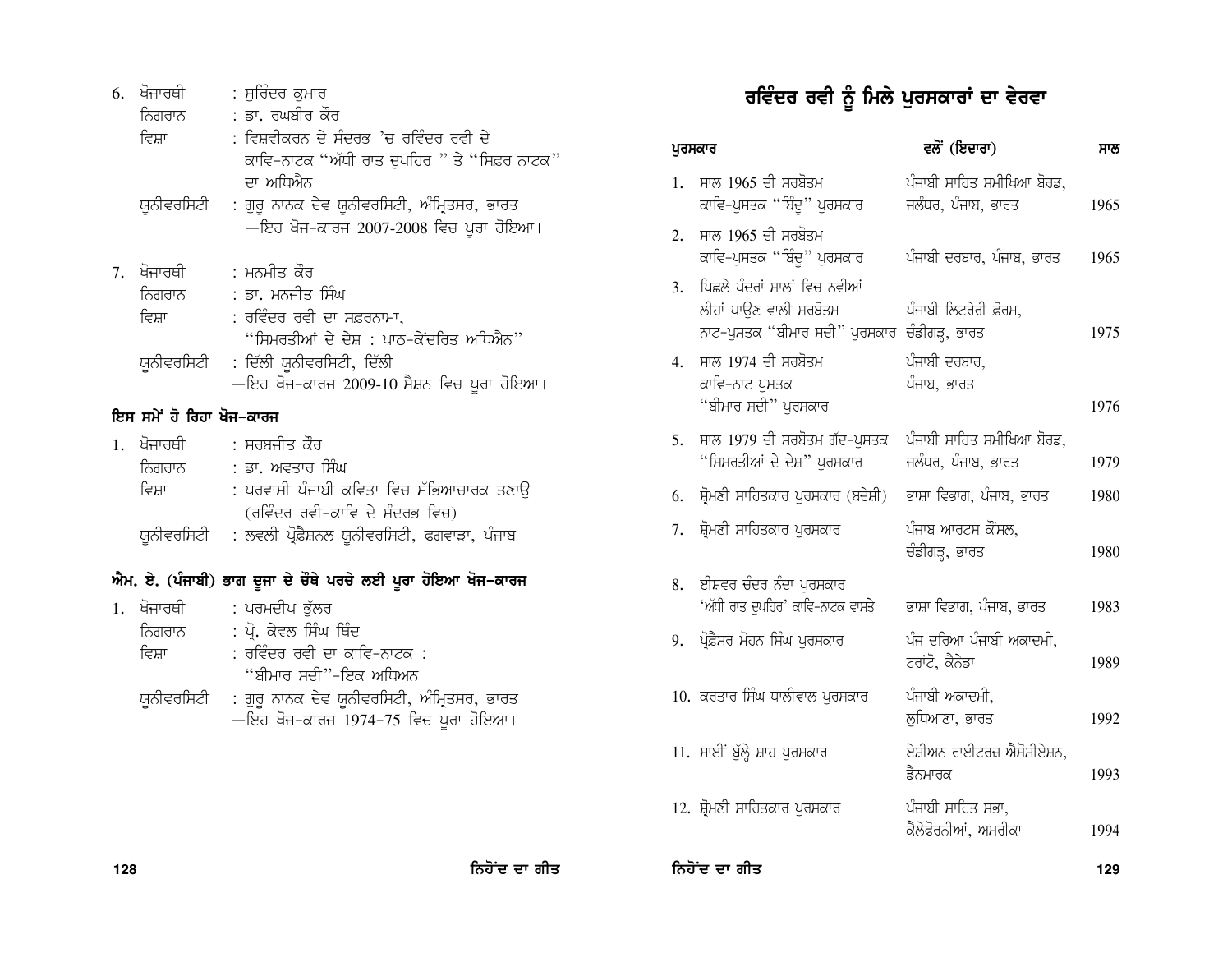| 13. ਬਾਵਾ ਬਲਵੰਤ ਪੁਰਸਕਾਰ                                             | ਸਾਹਿਤ ਵਿਚਾਰ ਕੇਂਦਰ (ਰਜਿ.),<br>ਅੰਮ੍ਰਿਤਸਰ, ਪੰਜਾਬ, ਭਾਰਤ                        | 1994 |
|--------------------------------------------------------------------|----------------------------------------------------------------------------|------|
| 14. ਪੋਇਟ ਆਫ਼ ਦ ਯੀਅਰ ਅਵਾਰਡ<br>Poet of the Year Award                | Alumni of The World<br>University, Cornwall, Canada                        | 1996 |
| 15. Man of the Peace Award                                         | ਅਦੀਬ ਇੰਟਰਨੈਸ਼ਨਲ,<br>(ਸਾਹਿਰ ਕਲਚਰਲ ਅਕਾਦਮੀ),<br>ਲਧਿਆਣਾ, ਭਾਰਤ                  | 1997 |
| 16. ਪ੍ਰੋ. ਪੂਰਨ ਸਿੰਘ<br>ਦਹਿਸਦੀ (Millenium) ਪੁਰਸਕਾਰ                  | ਪੰਜਾਬੀ ਯੂਨੀਵਰਸਿਟੀ,<br>ਪਟਿਆਲਾ, ਭਾਰਤ                                         | 2000 |
| 17. ਮਹਾਰਾਜਾ ਰਣਜੀਤ ਸਿੰਘ<br>ਯਾਦਗਾਰੀ ਪੁਰਸਕਾਰ                          | ਪੰਜਾਬੀ ਯੂਨੀਵਰਸਿਟੀ,<br>ਪਟਿਆਲਾ, ਭਾਰਤ                                         | 2001 |
| 18. ਸਮੁੱਚੀ ਸਾਹਿਤ-ਸੇਵਾ ਪੁਰਸਕਾਰ                                      | ਇੰਡੋ-ਕਨੇਡੀਅਨ ਕਲਚਰਲ ਐਸੋਸੀਏਸ਼ਨ,<br>ਸਰੀ, ਬੀ.ਸੀ. ਕੈਨੇਡਾ                        | 2005 |
| 19. ਜੀਵਨ-ਕਾਲ ਪ੍ਰਾਪਤੀ ਪੁਰਸਕਾਰ<br>Life-Time Achievement Award        | ਇਦਾਰਾ ਪੰਜਾਬੀ ਜ਼ਬਾਨ ਤੇ ਸਕਾਫ਼ਤ,<br>ਲਾਹੌਰ, ਪਾਕਿਸਤਾਨ                           | 2006 |
| 20. ਤਮਗ਼ਾ-ਏ-ਹੁਸਨ-ਏ-ਕਾਰਕਰਦਗੀ<br>Pride of Performance Award          | World Institute of Punjabi<br>Literature and Heritage,<br>Lahore, Pakistan | 2006 |
| 21. ਸੋਨ ਤਮਗ਼ਾ (Gold Medal)<br>ਕਾਵਿ-ਨਾਟਕਾਂ ਵਾਸਤੇ                    | ਐਸੋਸੀਏਸ਼ਨ ਆਫ ਰਾਈਟਰਜ਼ ਐਂਡ<br>ਆਰਟਿਸਟਸ, ਲਾਹੌਰ, ਪਾਕਿਸਤਾਨ                       | 2006 |
| 22. ਸੌ ਸਾਲਾ ਵਰ੍ਹੇ ਗੰਢ ਦਿਵਸ<br>ਯਾਦਗਾਰੀ "ਵਿਲੱਖਣ ਪ੍ਰਾਪਤੀ ਪਰਸਕਾਰ"      | ਖਾਲਸਾ ਦੀਵਾਨ ਸੋਸਾਇਟੀ,<br>ਵੈਨਕੁਵਰ, ਬੀ.ਸੀ., ਕੈਨੇਡਾ                            | 2006 |
| 23. ਫੈਲੋਸ਼ਿਪ                                                       | ਪੰਜਾਬੀ ਅਕਾਦਮੀ,<br>ਲਿਸਟਰ, ਇੰਗਲੈਂਡ                                           | 2007 |
| 24. ਅੰਮ੍ਰਿਤਾ ਪ੍ਰੀਤਮ ਮੈਮੋਰੀਅਲ<br>ਇੰਟਰਨੈਸ਼ਨਲ ਅਵਾਰਡ<br>ਆਫ਼ ਡਿਸਟਿੰਕਸ਼ਨ | ਸਿਪਸਾ–ਕੈਨੇਡੀਅਨ ਇੰਟਰਨੈਸ਼ਨਲ<br>ਪੰਜਾਬੀ ਸਾਹਿਤ ਅਕਾਦਮੀ,<br>ਟਰਾਂਟੋ, ਕੈਨੇਡਾ        | 2007 |
| 25. ਸਰਬ ਸ੍ਰੇਸ਼ਟ ਸਾਹਿਤਕਾਰ ਪੁਰਸਕਾਰ                                   | ਪਰਵਾਸੀ ਮੀਡੀਆ ਗਰੁੱਪ,<br>ਟਰਾਂਟੋ, ਕੈਨੇਡਾ                                      | 2008 |

| 26. Honorary Life Time<br>Membership Awrad         | ਨਿਸਗਾ ਟੀਚਰਜ਼ ਯੂਨੀਅਨ,<br>ਨਿਊ ਆਏਐਂਸ਼, ਬੀ.ਸੀ., ਕੈਨੈਡਾ                      | 2010 |
|----------------------------------------------------|-------------------------------------------------------------------------|------|
| 27. ਨਾਟ ਸ਼੍ਰੋਮਣੀ                                   | ਪੰਜਾਬੀ ਨਾਟ ਅਕਾਦਮੀ,<br>ਲਧਿਆਣਾ, ਭਾਰਤ                                      | 2011 |
| 28. ਜੀਵਨ-ਕਾਲ ਪ੍ਰਾਪਤੀ ਪਰਸਕਾਰ                        | ਕੇਂਦਰੀ ਪੰਜਾਬੀ ਲੇਖਕ ਸਭਾ,<br>ਉੱਤਰੀ ਅਮਰੀਕਾ <u>,</u><br>ਸਰੀ, ਬੀ.ਸੀ., ਕੈਨੇਡਾ | 2011 |
| 29. ਜੀਵਨ-ਕਾਲ ਪ੍ਰਾਪਤੀ ਪੁਰਸਕਾਰ                       | (UBC) ਯੂਨੀਵਰਸਿਟੀ ਆਫ਼<br>ਬ੍ਰਿਟਿਸ਼ ਕੋਲੰਬੀਆ, ਵੈਨਕੁਵਰ, ਕੈਨੇਡਾ 2011          |      |
| 30. ਇਕਬਾਲ ਅਰਪਨ ਯਾਦਗਾਰੀ<br>ਜੀਵਨ-ਕਾਲ ਪ੍ਰਾਪਤੀ ਪੁਰਸਕਾਰ | ਅਰਪਨ ਲਿਖਾਰੀ ਸਭਾ,<br>ਕੈਲਗਰੀ, ਅਲਬਰਟਾ, ਕੈਨੇਡਾ                              | 2012 |
| 31. ਜੀਵਨ-ਕਾਲ ਪ੍ਰਾਪਤੀ ਪੁਰਸਕਾਰ                       | ਪੰਜਾਬੀ ਆਰਸੀ<br>ਰਾਈਟਰਜ਼ ਕਲੱਬ, (ਕੈਨੇਡਾ)                                   | 2013 |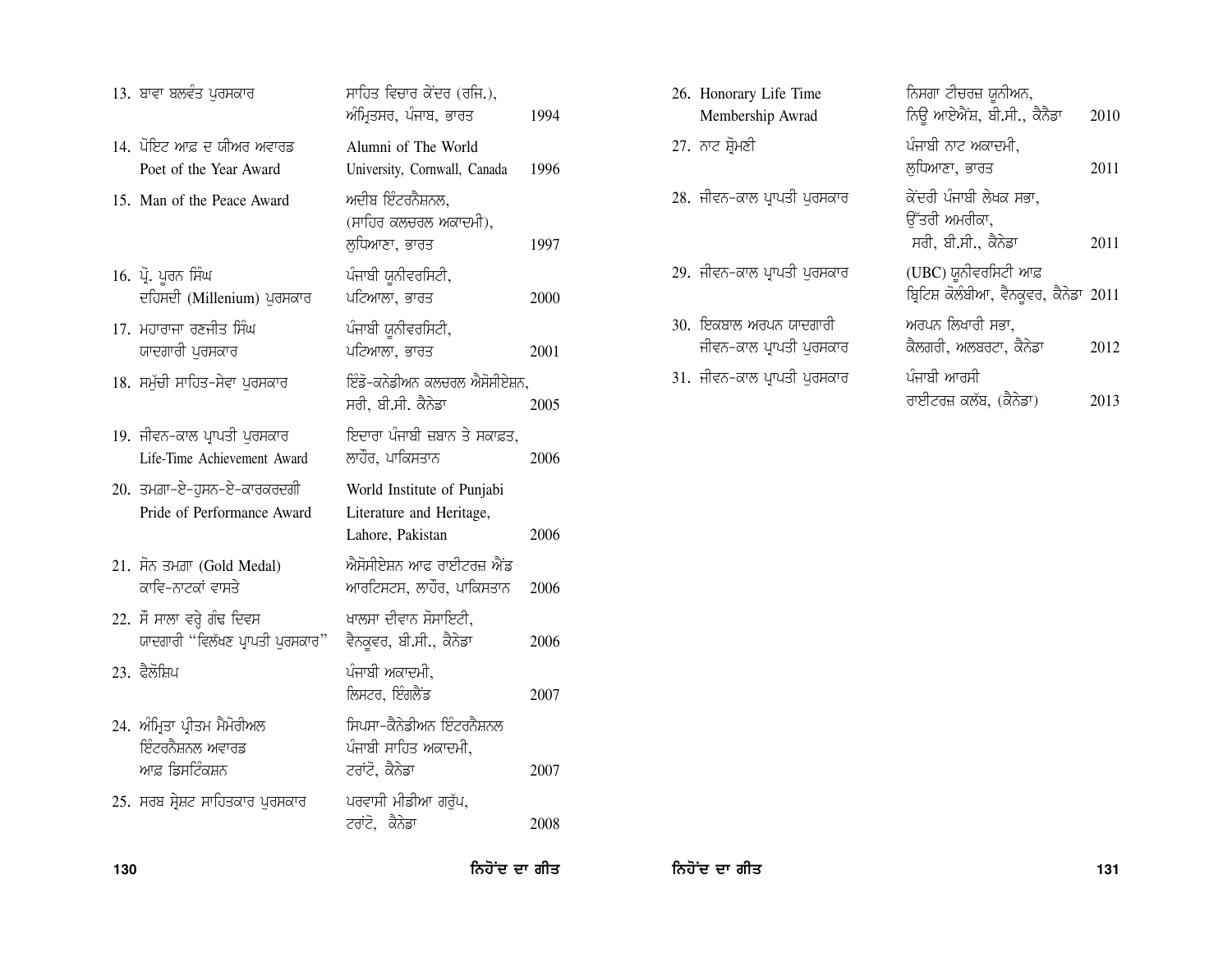# ਰਵਿੰਦਰ ਰਵੀ ਨੂੰ ਮਿਲੇ ਸਨਮਾਨਾਂ ਦਾ ਵੇਰਵਾ

| ਸੰਸਥਾ |                                                  | ਸਾਲ          |
|-------|--------------------------------------------------|--------------|
| 1.    | ਪੰਜਾਬੀ ਲਿਖਾਰੀ ਸਭਾ, ਨੈਰੋਬੀ, ਕੀਨੀਆਂ                | 1974         |
| 2.    | ਮਾਸਕ 'ਦ੍ਰਿਸ਼ਟੀ', ਜਲੰਧਰ, ਪੰਜਾਬ, ਭਾਰਤ              | 1976         |
| 3.    | ਪੰਜਾਬੀ ਲਿਖਾਰੀ ਸਭਾ (ਰਜਿ.), ਜਗਤਪੁਰ, ਪੰਜਾਬ, ਭਾਰਤ    | 1981         |
| 4.    | ਮਾਸਕ 'ਅਕਸ' ਮੰਚ, ਨਵੀਂ ਦਿੱਲੀ, ਭਾਰਤ                 | 1993 ਤੇ 2001 |
| 5.    | ਗੁਰੂ ਗੋਬਿੰਦ ਸਿੰਘ ਫਾਊਂਡੇਸ਼ਨ, ਚੰਡੀਗੜ੍ਹ, ਭਾਰਤ       | 1993         |
| 6.    | ਗੁਰੂ ਨਾਨਕ ਦੇਵ ਯੂਨੀਵਰਸਿਟੀ, ਅੰਮ੍ਰਿਤਸਰ, ਪੰਜਾਬ, ਭਾਰਤ | 1993         |
| 7.    | ਇੰਟਰਨੈਸ਼ਨਲ ਲਿਟਰੇਰੀ ਐਂਡ ਕਲਚਰਲ ਫੋਰਮ,               |              |
|       | ਲਿਸਟਰ, ਇੰਗਲੈਂਡ (U.K.)                            | 1995         |
| 8.    | ਮੇਲ ਮਿਲਾਪ ਸਾਹਿਤ ਸਭਾ, ਗਲਾਸਗੋ, ਸਕਾਟਲੈਂਡ (U.K.)     | 2000         |
| 9.    | ਭਾਸ਼ਾ ਵਿਭਾਗ, ਪੰਜਾਬ, ਭਾਰਤ                         | 2001         |
| 10.   | ਕੇਂਦਰੀ ਪੰਜਾਬੀ ਲੇਖਕ ਸਭਾ (ਰਜਿ.), ਪੰਜਾਬ, ਭਾਰਤ       | 2001         |
| 11.   | ਸਿਰਜਣਾ ਸੰਗਮ, ਪਟਿਆਲਾ, ਪੰਜਾਬ, ਭਾਰਤ                 | 2001         |
| 12.   | ਪੰਜਾਬੀ ਲੇਖਕ ਸਭਾ, ਪਟਿਆਲਾ, ਪੰਜਾਬ, ਭਾਰਤ             | 2001         |
| 13.   | ਪੰਜਾਬੀ ਲਿਟਰੇਰੀ ਫੋਰਮ, ਪਟਿਆਲਾ ਪੰਜਾਬ, ਭਾਰਤ          | 2001         |
| 14.   | ਰਚਨਾ ਵਿਚਾਰ ਮੰਚ, ਨਾਭਾ, ਪੰਜਾਬ, ਭਾਰਤ                | 2001         |
| 15.   | ਲਾਇਲਪੁਰ ਖਾਲਸਾ ਕਾਲਜ, ਜਲੰਧਰ, ਪੰਜਾਬ, ਭਾਰਤ           | 2002         |
| 16.   | ਨਿਸਗਾ ਸਕੂਲ ਜ਼ਿਲ੍ਹਾ, ਨਿਊ ਆਏਐਂਸ਼, ਬੀ.ਸੀ. ਕੈਨੇਡਾ    | 2003         |
| 17.   | ਨਿਸਗਾ ਟੀਚਰਜ਼ ਯੂਨੀਅਨ, ਨਿਊ ਆਏਐਂਸ਼, ਬੀ.ਸੀ. ਕੈਨੇਡਾ   | 2004         |
| 18.   | ਵਿਸ਼ਵ ਪੰਜਾਬੀ ਅਕਾਦਮੀ, ਕੈਲੇਫੋਰਨੀਆ, ਅਮਰੀਕਾ          | 2004         |
| 19.   | ਪੰਜਾਬੀ ਪੱਤਰਕਾਰ ਸੰਸਥਾ, ਲਾਹੌਰ, ਪਾਕਿਸਤਾਨ            | 2006         |
| 20.   | ਪੰਜਾਬੀ ਯੂਨੀਵਰਸਿਟੀ, ਪਟਿਆਲਾ, ਭਾਰਤ                  | 2006         |
| 21.   | ਕੇਂਦਰੀ ਪੰਜਾਬੀ ਲੇਖਕ ਸਭਾ (ਰਜਿ.), ਜਲੰਧਰ, ਭਾਰਤ       | 2006         |
| 22.   | ਪੰਜਾਬੀ ਲਿਖਾਰੀ ਸਭਾ, ਜਗਤਪੁਰ (ਰਜਿ.),                |              |
|       | ਜ਼ਿਲ੍ਹਾ ਨਵਾਂ ਸ਼ਹਿਰ, ਭਾਰਤ                         | 2006         |

| 23. ਅਦਾਰਾ ਵੀਯਨਜ਼ ਆਫ਼ ਪੰਜਾਬ, ਟੀ.ਵੀ., ਬਰੈਂਪਟਨ, ਕੈਨੇਡਾ 2007  |      |
|-----------------------------------------------------------|------|
| 24. ਰਚਨਾ ਵਿਚਾਰ ਮੰਚ, ਪੰਜਾਬ (ਰਜਿ.), ਨਾਭਾ                    | 2008 |
| 25. ਕੇਂਦਰੀ ਪੰਜਾਬੀ ਲੇਖਕ ਸਭਾ (ਰਜਿ.), ਪੰਜਾਬ, ਭਾਰਤ            | 2008 |
| 26. ਭਾਸ਼ਾ ਵਿਭਾਗ, ਪੰਜਾਬ, ਭਾਰਤ                              | 2008 |
| 27. UBC ਯੂਨੀਵਰਸਿਟੀ ਆਫ਼ ਬ੍ਰਿਟਿਸ਼ ਕੋਲੰਬੀਆ, ਏਸ਼ੀਅਨ ਲਾਇਬ੍ਰੇਰੀ |      |
| ਵੈਨਕੁਵਰ, ਬੀ.ਸੀ., ਕੈਨੇਡਾ                                   | 2010 |
| 28. ਪੰਜਾਬੀ ਅਦਬੀ ਸੰਗਤ, ਸਰੀ, ਬੀ.ਸੀ., ਕੈਨੇਡਾ                 | 2013 |
| 29. ਸੁੱਖੀ ਬਾਠ ਫਾਉਂਡੇਸ਼ਨ, ਸਰੀ, ਬੀ.ਸੀ., ਕੈਨੇਡਾ              | 2014 |

132 ਕਿਹੋ ਦਾ ਗੀਤ ਵਿੱਚ ਸ਼ਹਿਰ ਵਿੱਚ ਸ਼ਹਿਰ ਵਿੱਚ ਸ਼ਹਿਰ ਵਿੱਚ ਸ਼ਹਿਰ ਵਿੱਚ ਸ਼ਹਿਰ ਵਿੱਚ ਸ਼ਹਿਰ ਵਿੱਚ ਸ਼ਹਿਰ ਵਿੱਚ ਸ਼ਹਿਰ ਵਿੱਚ ਸ<br>ਸ਼ਹਿਰ ਵਿੱਚ ਸ਼ਹਿਰ ਵਿੱਚ ਸ਼ਹਿਰ ਵਿੱਚ ਸ਼ਹਿਰ ਵਿੱਚ ਸ਼ਹਿਰ ਵਿੱਚ ਸ਼ਹਿਰ ਵਿੱਚ ਸ਼ਹਿਰ ਵਿੱਚ ਸ਼ਹਿਰ ਵਿੱਚ ਸ਼ਹਿਰ ਵਿੱਚ ਸ਼ਹਿਰ ਵਿੱਚ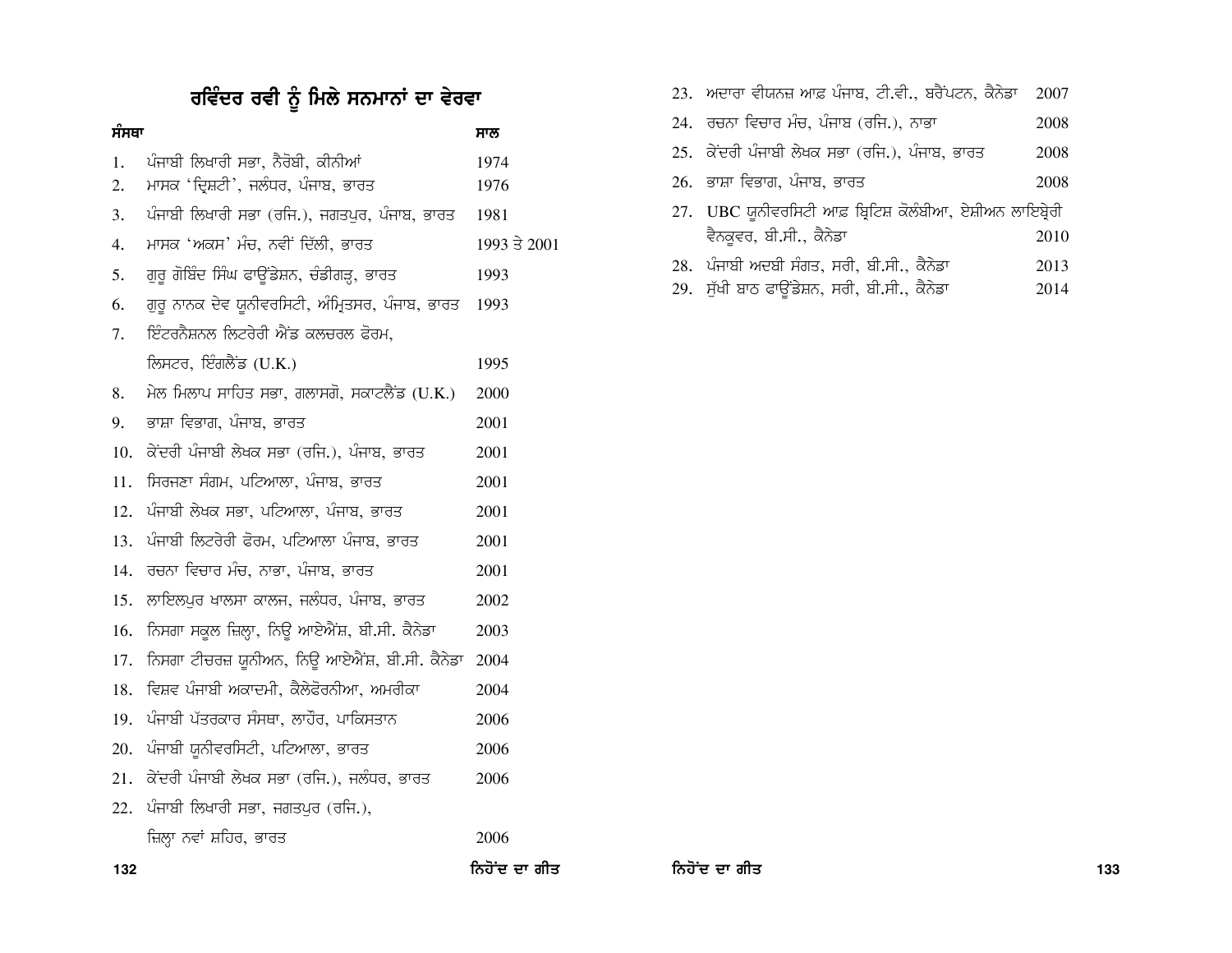## ਇਆਪਾ (I.A.P.A.A.) ਤੇ ਇਸ ਵਲੋਂ ਦਿੱਤੇ ਗਏ ਪੁਰਸਕਾਰ

ਇਆਪਾ (ਇੰਟਰਨੈਸ਼ਨਲ ਐਸੋਸੀਏਸ਼ਨ ਆਫ਼ ਪੰਜਾਬੀ ਆਥਰਜ਼ ਐਂਡ ਆਰਟਿਸਟਸ) ਦੀ ਸਥਾਪਨਾ ਮੈਂ, ਡਾ. ਗੁਰੁਮੇਲ, ਸੂਰਗੀ ਤਾਰਾ ਸਿੰਘ ਹੇਅਰ (ਸੰਪਾਦਕ: ਇੰਡੋ-ਕਨੇਡੀਅਨ ਟਾਇਮਜ਼), ਗੁਰਚਰਨ ਰਾਮਪੁਰੀ, ਦਰਸ਼ਨ ਗਿੱਲ ਅਤੇ ਭੁਪਿੰਦਰ ਧਾਲੀਵਾਲ ਆਦਿ ਨੂੰ ਨਾਲ ਲੈ ਕੇ, 3 ਜੁਲਾਈ, 1978 ਨੂੰ ਕੀਤੀ। ਇਸ ਸੰਸਥਾ ਵਲੋਂ 1981 ਵਿਚ ਮੇਰੀ ਸੰਪਾਦਨਾ ਹੇਠਾਂ 'ਵਿਸ਼ਵ ਪੰਜਾਬੀ ਸਾਹਿਤ' ਨਾਮ ਦੀ ਪੁਸਤਕ ਪ੍ਰਕਾਸ਼ਤ ਕੀਤੀ ਗਈ, ਜਿਸ ਵਿਚ 12 ਦੇਸ਼ਾਂ ਦੇ 100 ਕ ਪੰਜਾਬੀ ਲੇਖਕਾਂ ਦੀਆਂ ਲਿਖਤਾਂ ਸ਼ਾਮਿਲ ਕੀਤੀਆਂ ਗਈਆਂ ਸਨ।

ਲੋਕ ਮੰਚ ਨਾਲ ਜੁੜੇ ਜੋਗਿੰਦਰ ਬਾਹਰਲਾ ਨੂੰ ਇਸ ਸੰਸਥਾ ਵਲੋਂ 1979 ਵਿਚ ਸਨਮਾਨਤ ਕੀਤਾ ਗਿਆ। 1980 ਵਿਚ 500 ਡਾਲਰ ਦੇ ਪ੍ਰੋ. ਪਿਆਰਾ ਸਿੰਘ ਗਿੱਲ ਤੇ ਕਰਮ ਸਿੰਘ ਸੰਧੂ ਮੈਮੋਰੀਅਲ ਅੰਤਰ-ਰਾਸ਼ਟਰੀ ਸ਼੍ਰੋਮਣੀ ਸਾਹਿਤਕਾਰ/ ਪੱਤਰਕਾਰ/ਕਲਾਕਾਰ ਪਰਸਕਾਰ ਦੀ ਸਥਾਪਨਾ ਕੀਤੀ ਗਈ।

ਇਹ ਪੁਰਸਕਾਰ ਹੁਣ ਤਕ ਹੇਠ ਲਿਖੇ ਲੇਖਕਾਂ, ਪੱਤਰਕਾਰਾਂ ਤੇ ਕਲਾਕਾਰਾਂ ਨੂੰ ਦਿੱਤਾ ਜਾ ਚੁੱਕਾ ਹੈ :

| 1.  | ਸੰਤ ਸਿੰਘ ਸੇਖੋਂ           | ਭਾਰਤ        | 1980 |
|-----|--------------------------|-------------|------|
| 2.  | ਫ਼ਖਰ ਜ਼ਮਾਨ               | ਪਾਕਿਸਤਾਨ    | 1981 |
| 3.  | ਕਰਤਾਰ ਸਿੰਘ ਦੱਗਲ          | ਭਾਰਤ        | 1982 |
| 4.  | ਸੋਹਨ ਕਾਦਰੀ               | ਡੈਨਮਾਰਕ     | 1982 |
| 5.  | ਅਜੀਤ ਕੌਰ                 | ਭਾਰਤ        | 1983 |
| 6.  | ਤਰਸੇਮ ਸਿੰਘ ਪਰੇਵਾਲ        | ਇੰਗਲੈਂਡ     | 1983 |
| 7.  | ਡਾ. ਸਰਜੀਤ ਸਿੰਘ ਸੇਠੀ      | ਭਾਰਤ        | 1984 |
| 8.  | ਡਾ. ਦਲੀਪ ਕੌਰ ਟਿਵਾਣਾ      | ਭਾਰਤ        | 1985 |
| 9.  | ਅੰਮ੍ਰਿਤਾ ਪ੍ਰੀਤਮ          | ਭਾਰਤ        | 1986 |
| 10. | ਡਾ. ਹਰਚਰਨ ਸਿੰਘ           | ਭਾਰਤ        | 1986 |
| 11. | ਅਫ਼ਜ਼ਲ ਅਹਿਸਨ ਰੰਧਾਵਾ      | ਪਾਕਿਸਤਾਨ    | 1986 |
| 12. | ਅਜਾਇਬ ਕਮਲ                | ਕੀਨੀਆ       | 1986 |
| 13. | ਡਾ. ਗੁਰੂਮੇਲ              | ਅਮਰੀਕਾ      | 1986 |
| 14. | ਦੇਵ                      | ਸਵਿਟਜ਼ਰਲੈਂਡ | 1986 |
| 15. | ਸ਼ਿਵਚਰਨ ਗਿੱਲ             | ਇੰਗਲੈਂਡ     | 1986 |
| 16. | ਡਾ. ਹਰਿਭਜਨ ਸਿੰਘ          | ਭਾਰਤ        | 1987 |
| 17. | ਡਾ. ਜਸਬੀਰ ਸਿੰਘ ਆਹਲੁਵਾਲੀਆ | ਭਾਰਤ        | 1988 |

| 18. | ਬਲਵੰਤ ਗਾਰਗੀ             | ਭਾਰਤ       | 1989 |
|-----|-------------------------|------------|------|
| 19. | ਹਰਦੇਵ ਸਿੰਘ (ਚਿਤਰਕਾਰ)    | ਕੈਨੇਡਾ     | 1989 |
| 20. | ਤਾਰਾ ਸਿੰਘ               | ਭਾਰਤ       | 1990 |
| 21. | ਗੁਲਜ਼ਾਰ ਸਿੰਘ ਸੰਧੁ       | ਭਾਰਤ       | 1990 |
| 22. | ਅਜਮੇਰ ਸਿੰਘ ਔਲਖ          | ਭਾਰਤ       | 1990 |
| 23. | ਡਾ. ਤੇਜਵੰਤ ਸਿੰਘ ਗਿੱਲ    | ਭਾਰਤ       | 1991 |
| 24. | ਅਮਰਜੀਤ ਸਿੰਘ (ਅਕਸ)       | ਭਾਰਤ       | 1992 |
| 25. | ਤਾਰਾ ਸਿੰਘ ਹੇਅਰ          | ਕੈਨੇਡਾ     | 1992 |
| 26. | ਡਾ. ਰਘਬੀਰ ਸਿੰਘ (ਸਿਰਜਣਾ) | ਭਾਰਤ       | 1993 |
| 27. | ਡਾ. ਕਲਬੀਰ ਸਿੰਘ ਕਾਂਗ     | ਭਾਰਤ       | 1994 |
| 28. | ਡਾ. ਪ੍ਰੇਮ ਪ੍ਰਕਾਸ਼ ਸਿੰਘ  | ਕੈਨੇਡਾ     | 1994 |
| 29. | ਡਾ. ਜੋਗਿੰਦਰ ਸਿੰਘ ਪੁਆਰ   | ਭਾਰਤ       | 1995 |
| 30. | ਡਾ. ਮਨਜੀਤਪਾਲ ਕੌਰ        | ਭਾਰਤ       | 1996 |
| 31. | ਡਾ. ਸੁਤਿੰਦਰ ਸਿੰਘ ਨੂਰ    | ਭਾਰਤ       | 1997 |
| 32. | ਪ੍ਰੋ. ਬ੍ਰਹਮਜਗਦੀਸ਼ ਸਿੰਘ  | ਭਾਰਤ       | 1997 |
| 33. | ਡਾ. ਅਮਰਜੀਤ ਕੌਂਕੇ        | ਭਾਰਤ       | 1998 |
| 34. | ਇਲਿਆਸ ਘੁੰਮਣ             | ਪਾਕਿਸਤਾਨ   | 1998 |
| 35. | ਅਮਰ ਜਯੋਤੀ               | ਨੀਦਰਲੈਂਡਜ਼ | 1998 |
| 36. | ਡਾ. ਅਖਤਰ ਹੁਸੈਨ ਅਖਤਰ     | ਪਾਕਿਸਤਾਨ   | 1999 |
| 37. | ਜਸਬੀਰ ਭੁੱਲਰ             | ਭਾਰਤ       | 2000 |
| 38. | ਅਜੀਤ ਰਾਹੀ               | ਆਸਟ੍ਰੇਲੀਆ  | 2000 |
| 39. | ਬਲਿਹਾਰ ਸਿੰਘ ਰੰਧਾਵਾ      | ਇੰਗਲੈਂਡ    | 2000 |
| 40. | ਹਰਭਜਨ ਸਿੰਘ ਹਲਵਾਰਵੀ      | ਭਾਰਤ       | 2000 |
| 41. | ਅਵਤਾਰ ਜੌੜਾ              | ਭਾਰਤ       | 2001 |
| 42. | ਡਾ. ਮਨਜੀਤ ਸਿੰਘ          | ਭਾਰਤ       | 2002 |
| 43. | ਪ੍ਰੋ. ਰਾਸ਼ਦ ਹਸਨ ਰਾਣਾ    | ਪਾਕਿਸਤਾਨ   | 2005 |
| 44. | ਪ੍ਰੋ. ਆਸ਼ਿਕ ਰਹੀਲ        | ਪਾਕਿਸਤਾਨ   | 2006 |
| 45. | ਡਾ. ਵਨੀਤਾ               | ਭਾਰਤ       | 2007 |
| 46. | ਡਾ. ਸਾਹਿਬ ਸਿੰਘ          | ਭਾਰਤ       | 2008 |
|     | 47. ਪ੍ਰਮਿੰਦਰਜੀਤ         | ਭਾਰਤ       | 2009 |
|     | 48. ਕੇਵਲ ਧਾਲੀਵਾਲ        | ਭਾਰਤ       | 2010 |
| 49. | ਮਨਜੀਤ ਮੀਤ               | ਕੈਨੇਡਾ     | 2010 |
| 50. | ਗਰਦਿਆਲ ਕੰਵਲ             | ਕੈਨੇਡਾ     | 2010 |